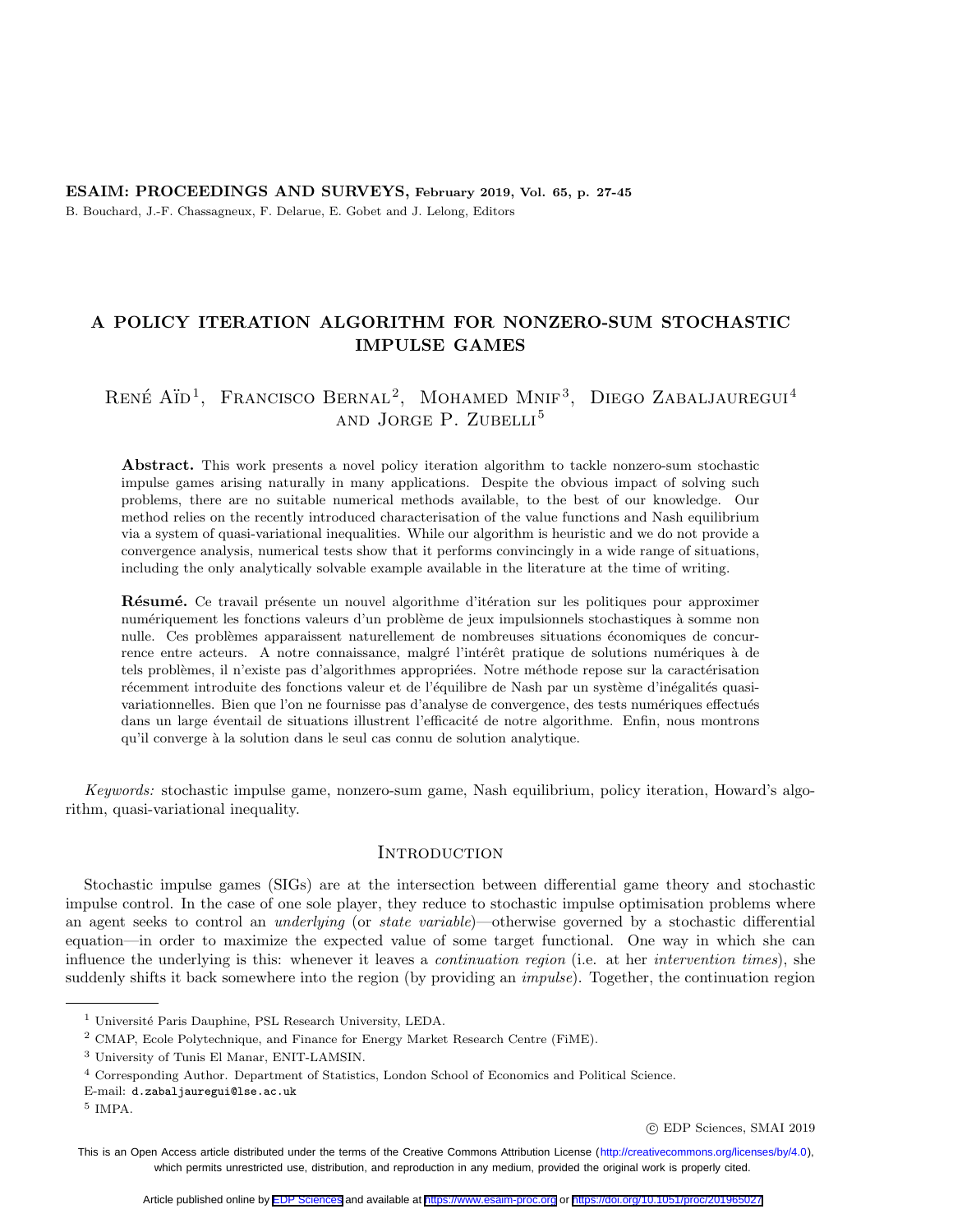## 28 ESAIM: PROCEEDINGS AND SURVEYS

and impulses define what we will call a strategy. Thus, the control-theoretical problem typically boils down to determining an optimal strategy as a function of the current value of the underlying. The purpose of the analysis is to apply that optimal strategy to any specific realization of the underlying. When such a strategy is followed, the expected value of the target functional—the largest possible—is called the value function. This problem is a classical one and it is well understood by now [\[10\]](#page-18-0). In particular, a rigorous framework has been put in place—combining Howard's algorithm [\[3–](#page-17-0)[5,](#page-17-1) [9\]](#page-18-1) with viscosity-capturing finite difference schemes—which allows for robust numerical approximations [\[7,](#page-18-2) [8,](#page-18-3) [10\]](#page-18-0).

A natural extension are two-player SIGs. In such games, two players seek to control the underlying with different, and often opposed, aims. Let us give two concrete examples, due to [\[1\]](#page-17-2).

- Two central banks competing to influence the exchange rate between their respective currencies, both seeking to devalue their own one. In this application, the exchange rate is modelled as a stochastic process, and either central bank intervenes when it deems its currency too strong. Each bank's strategy is made up of the ensuing devaluation and the threshold exchange rate triggering it. Both quantities are to be optimally determined in advance, by solving the game.
- A wholesale producer of energy and a big client of hers who resells it. Due to the high consumption of the client, both players are capable of affecting the wholesale price of energy, with naturally opposed targets (a high price versus a low one, respectively). Each player incurs costs when modifying the price while possibly benefiting from state compensation upon adverse price movements led by the opponent. In order to avoid superfluous costs, both players need a strategy, based on the current wholesale price, determining the optimal triggering threshold and the extent of the price shift.

Contrary to one-player SIGs, the value functions in two-player SIGs (one for each player) cannot be naively defined by maximisation. Instead, optimality can naturally be characterized via the notion of Nash equilibrium: intuitively, the pair of value functions displays the best expected outcome in the sense that if a player changes her strategy while her opponent does not, then the former can only be worse off. A pair of strategies at which these values are attained is then called a Nash equilibrium. Because of this, two-player SIGs are distinctly different (and more complex) from one-player SIGs, and the theoretical/numerical frameworks for the latter are not suitable for the former. This is further accentuated in the so-called *nonzero-sum* SIGs (NZSSIGs), roughly meaning that the losses (resp. gains) undergone by one player may not exactly translate into gains (resp. losses) for the opponent. (For instance, the previously described examples are best modelled under this very flexible framework.) NZSSIGs are in contraposition with the simpler and more particular zero-sum SIGs, in which both value functions add up to zero—effectively reducing the problem to finding one. (This allows for more natural extensions of the theoretical and numerical tools of the one-player case [\[2,](#page-17-3) [6\]](#page-17-4).)

Due to the greater complication involved in the analysis, NZSSIGs are much underdeveloped. Very recently, a breakthrough has been achieved in [\[1\]](#page-17-2), where the value functions and a Nash equilibrium of a very general class of NZSSIGs (assuming they exist and possess some regularity) have been characterized via a system of quasi-variational inequalities (QVIs). Besides the theoretical interest of this link by itself, it opens up the possibility of finding approximations to the value functions by numerically solving that system.

In this paper, we make the first attempt (to the best of our knowledge) at numerically solving NZSSIGs. In a nutshell, the iterative algorithm we put forward treats the NZSSIG at each iteration as a combination of a fixed point problem and a slowly relaxing one-player SIG. This allows us to take advantage of the machinery for the latter. Because, at the moment, we lack a proof of convergence, the proposed algorithm is admittedly heuristic. Instead, we report on a range of numerical experiments, which show convergence of the error with respect to the discretisation. In fact, errors are quite satisfactory and—in the examples we have tackled—the relative errors easily drop well below 0.1%. The algorithm can thus be used to assist further development of the field, as well as to gain insight into applications modelled by NZSSIGs. For even crafted NZSSIGs with exact solution are hard to construct: in fact, the authors of [\[1\]](#page-17-2) also provide (as far as we know) the first example in the literature—thanks to which we were able to validate our algorithm in the first place. (For the sake of completeness, this solution has been included in Section [1.3.](#page-4-0)) Moreover, this example also evidences that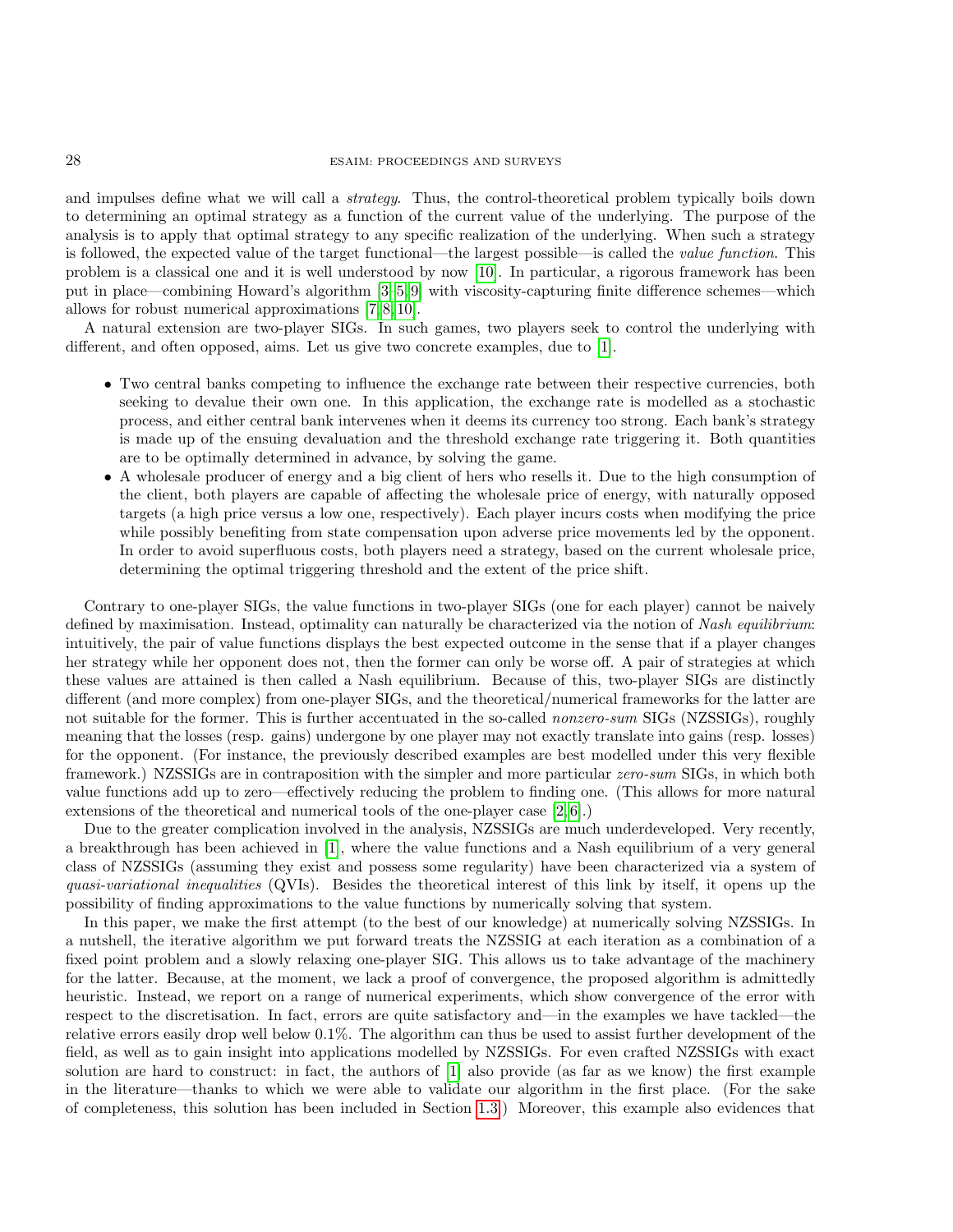even when an analytical solution is available, its computation in practice may involve parameters which require solving complex nonlinear systems of equations—thus stressing the convenience of numerical approximations.

Let us outline the organization of the rest of the paper. We start in Section 2 by properly setting up NZSSIGs and recalling the main result of [\[1\]](#page-17-2), namely, the Verification Theorem with the corresponding system of QVIs. For the sake of illustration, the concrete application of competition in energy markets is presented according to this framework. In Section 3, we briefly review the state-of-the-art numerics for one-player SIGs, with an emphasis on Howard's algorithm, which will later become a pivotal ingredient of our own numerical method for NZSSIGs. The latter is motivated, listed, and discussed in Section 4. Section 5 presents numerical evidence supporting it, in the light of which we draw some conclusions in Section 6.

# 1. THE THEORETICAL MODEL

#### <span id="page-2-2"></span>1.1. Two-player nonzero-sum stochastic impulse games

In this section we introduce a general class of two-player NZSSIG, to which our numerical algorithm is applicable. For the sake of briefness and pertinence, we will skip some of the most technical matters of the rigorous construction of the model. We refer the interested reader to [\[1\]](#page-17-2) for more details and a more general modelling framework.

Let  $(\Omega, \mathcal{F}, (\mathcal{F}_t)_{t>0}, \mathbb{P})$  be a filtered probability space under the usual conditions, that supports a standard one-dimensional Brownian motion  $W = (W_t)$ . For each  $x \in \mathbb{R}$  we consider a process X (the state variable) starting at  $x$ ,

$$
X_t = x + \int_0^t \mu(X_s)ds + \int_0^t \sigma(X_s)dW_s + \sum_{k:\ \tau_k^1 \le t} \delta_k^1 + \sum_{k:\ \tau_k^2 \le t} \delta_k^2,\tag{1}
$$

where:

- (i)  $\mu, \sigma : \mathbb{R} \to \mathbb{R}$  are Lipschitz continuous.
- (ii)  $u^i := \{(\tau_k^i, \delta_k^i)\}_{k=1}^\infty$  ( $i = 1, 2$ ) is the *control* of player *i*, which consists of a sequence of stopping times  $\tau_k^i$ (the k-th intervention time of player i) and  $\mathcal{F}_{\tau_k^i}$ -measurable random variables  $\delta_k^i$  (the k-th intervention impulse of player i).

In words, when none of the players intervenes the state variable behaves as an Itô diffusion. The players can at any time decide to shift this process by applying a certain impulse. The specific type of interventions are determined by *(threshold-type) strategies*, which means that each player acts only when the state variable exits a given region of R. More specifically, the control of player i is defined in terms of a strategy  $\varphi_i := (\mathcal{C}_i, \xi_i)$ , where  $\mathcal{C}_i \subseteq \mathbb{R}$  is an open set (the *continuation region*) and  $\xi_i : \mathcal{C}_i^c \to \mathbb{R}$  is a continuous function.<sup>[1](#page-2-0)</sup> Player *i* intervenes if X exits  $C_i$ —i.e., if for some  $t \geq 0$  and  $\omega \in \Omega$  it holds  $X_t(w) \notin C_i$ —by applying an impulse  $\xi_i(X_t(w))$ . We decree that the game never stops and if both players want to intervene at the same time, then player 1 has the priority. The latter assumption is a matter of convention and not very restrictive.<sup>[2](#page-2-1)</sup>

Henceforth, we write  $\mathbb{E}_x$  to denote the conditional expectation given  $X_{0^-} = x$ , and define the *objective* function for player i given the strategies  $(\varphi_1, \varphi_2)$  and the starting point x of X as

$$
J^{i}(x;\varphi_{1},\varphi_{2}) := \mathbb{E}_{x} \left[ \int_{0}^{\infty} e^{-\rho_{i}s} f_{i}(X_{s}) ds + \sum_{k=1}^{\infty} e^{-\rho_{i}\tau_{k}^{i}} \phi_{i}(X_{(\tau_{k}^{i})^{-}},\delta_{k}^{i}) + \sum_{k=1}^{\infty} e^{-\rho_{i}\tau_{k}^{j}} \psi_{i}(X_{(\tau_{k}^{j})^{-}},\delta_{k}^{j}) \right],
$$
 (2)

<span id="page-2-3"></span>with  $i, j \in \{1, 2\}, \ j \neq i$ ; where:

(i)  $\rho_i > 0$  is the subjective *discount rate* of player *i*.

<span id="page-2-1"></span><span id="page-2-0"></span><sup>&</sup>lt;sup>1</sup>For any  $A \subseteq \mathbb{R}$ ,  $A^c$  denotes the complement of A in  $\mathbb{R}$ .

<sup>2</sup>Under the assumptions of the Verification Theorem [1.2.1,](#page-4-1) the value of the game and the Nash equilibrium found would not change if player 2 had the priority instead. This can be checked by taking a pair  $(\tilde{V}_1, \tilde{V}_2)$  as in the theorem and noticing that  $(\tilde{V}_2, \tilde{V}_1)$  solves the game in which the structures (costs, gains, rates and payoffs) of the players have been swapped without swapping the priority.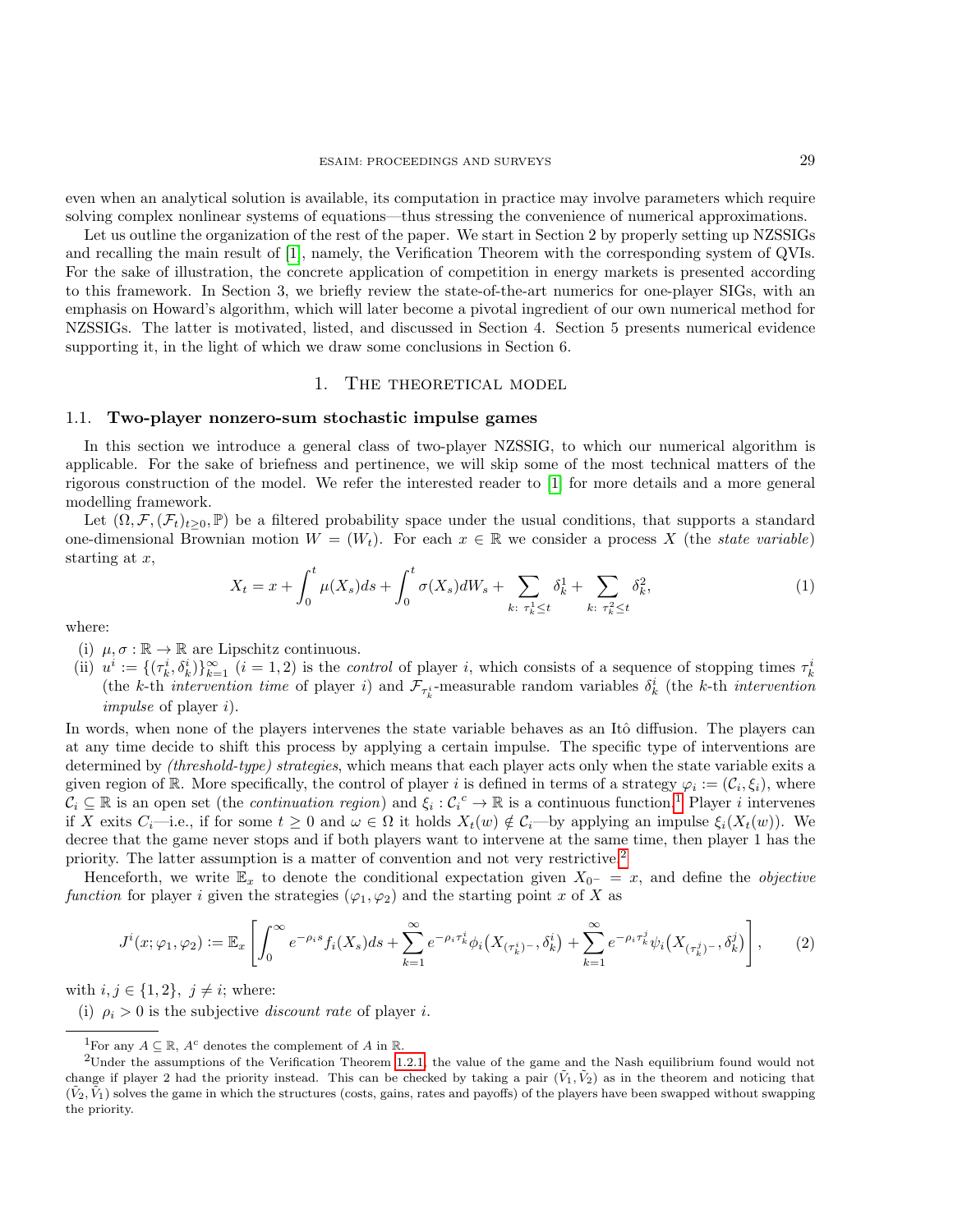- (ii)  $f_i : \mathbb{R} \to \mathbb{R}$  is a continuous function giving the *running payoff* of player *i*.
- (iii)  $\phi_i : \mathbb{R}^2 \to \mathbb{R}$  (resp.  $\psi_i : \mathbb{R}^2 \to \mathbb{R}$ ) is a continuous function giving the *cost of intervention* (resp. *gain due* to the opponent's intervention) for player i.

In addition, we will only consider pairs of strategies  $(\varphi_1, \varphi_2)$  such that the previous expectations are well defined for all  $x \in \mathbb{R}$ , and we refer to these pairs as *admissible* (see [\[1\]](#page-17-2) for more details).<sup>[3](#page-3-0)</sup> Note for example that, for payoffs with polynomial growth, the 'no intervention strategies'  $\phi_1 = \phi_2 = (\mathbb{R}, \emptyset)$  are always admissible. In this context, we say that the players behave optimally if their strategies form a Nash equilibrium. We recall that  $(\varphi_1^*, \varphi_2^*)$  is a *Nash equilibrium* if it is an (admissible) pair of strategies such that, for all  $(\varphi_1, \varphi_2)$ ,

$$
J^{1}(x; \varphi_{1}^{*}, \varphi_{2}^{*}) \geq J^{1}(x; \varphi_{1}, \varphi_{2}^{*}) \text{ and } J^{2}(x; \varphi_{1}^{*}, \varphi_{2}^{*}) \geq J^{2}(x; \varphi_{1}^{*}, \varphi_{2}),
$$

i.e., if player i changes strategy while player j does not, then on average player i will be worse off, and vice versa. If a Nash equilibrium  $(\varphi_1^*, \varphi_2^*)$  exists, we define the *value function* for player *i* when using the strategies  $(\varphi_1^*, \varphi_2^*)$  by

$$
V_i(x) := J^i(x; \varphi_1^*, \varphi_2^*), \qquad i = 1, 2. \tag{3}
$$

Our aim is to compute  $(V_1, V_2)$  for some Nash equilibrium, and more importantly, to retrieve from these values the equilibrium itself.

## 1.2. The system of quasi-variational inequalities

In order to establish a system of QVIs for  $(V_1, V_2)$  we need to define one last ingredient, known as the intervention operators, which will display the effect of each player's intervention on the value functions. For any two arbitrary functions  $\tilde{V}_1, \tilde{V}_2 : \mathbb{R} \to \mathbb{R}, i, j \in \{1, 2\}, i \neq j$ , and  $x \in \mathbb{R}$ , the loss operator of player i is given by

<span id="page-3-1"></span>
$$
\mathcal{M}_i \tilde{V}_i(x) := \sup_{\delta \in \mathbb{R}} \{ \tilde{V}_i(x + \delta) + \phi_i(x, \delta) \}.
$$
 (4)

If  $\tilde{V}_i = V_i$  this operator gives the recomputed present value of i due to the cost of her own intervention. If for each  $x \in \mathbb{R}$  there exists a unique  $\delta^j(x) = \delta^j_{\tilde{V}_j}(x)$  that realizes the supremum in [\(4\)](#page-3-1), we also define the *gain* operator of player i as

$$
\mathcal{H}_i \tilde{V}_i(x) := \tilde{V}_i(x + \delta^j(x)) + \psi_i(x, \delta^j(x)).
$$
\n(5)

If  $\tilde{V}_i = V_i$  this operator gives the recomputed present value of player i due to her opponent's intervention. Whenever we make use of a gain operator, we are implicitly stating that the above assumptions and notations are in place. We also emphasize that  $\mathcal{H}_i \tilde{V}_i(x)$  depends on the whole function  $\tilde{V}_j$  through  $\delta^j_{\tilde{V}_j}$  and we will write  $\mathcal{H}_i(\tilde{V}_j)\tilde{V}_i(x)$  instead, when we want to make this dependence explicit.

We can now state the Verification Theorem, due to [\[1\]](#page-17-2), that will allow us to tackle the problem of finding  $(V_1, V_2)$  and a Nash equilibrium by numerically solving a deterministic system of QVIs. In the next theorem we use the notation A for the infinitesimal generator of X when no interventions take place. That is,  $\mathcal A$  is the operator such that if  $g \in C^2(S)$  for some  $S \subseteq \mathbb{R}$ , then

$$
\mathcal{A}g(x) = \mu(x)g'(x) + \frac{1}{2}\sigma^2(x)g''(x), \quad \text{for } x \in S.
$$
 (6)

We concur that whenever we apply A to some function g, we are implicitly stating this function g is  $C^2$  at every x at which we compute  $\mathcal{A}g(x)$ .

<span id="page-3-0"></span> ${}^{3}\text{In}$  [\[1\]](#page-17-2) admissibility is defined pointwise for greater generality. We refrain from doing this for simplicity.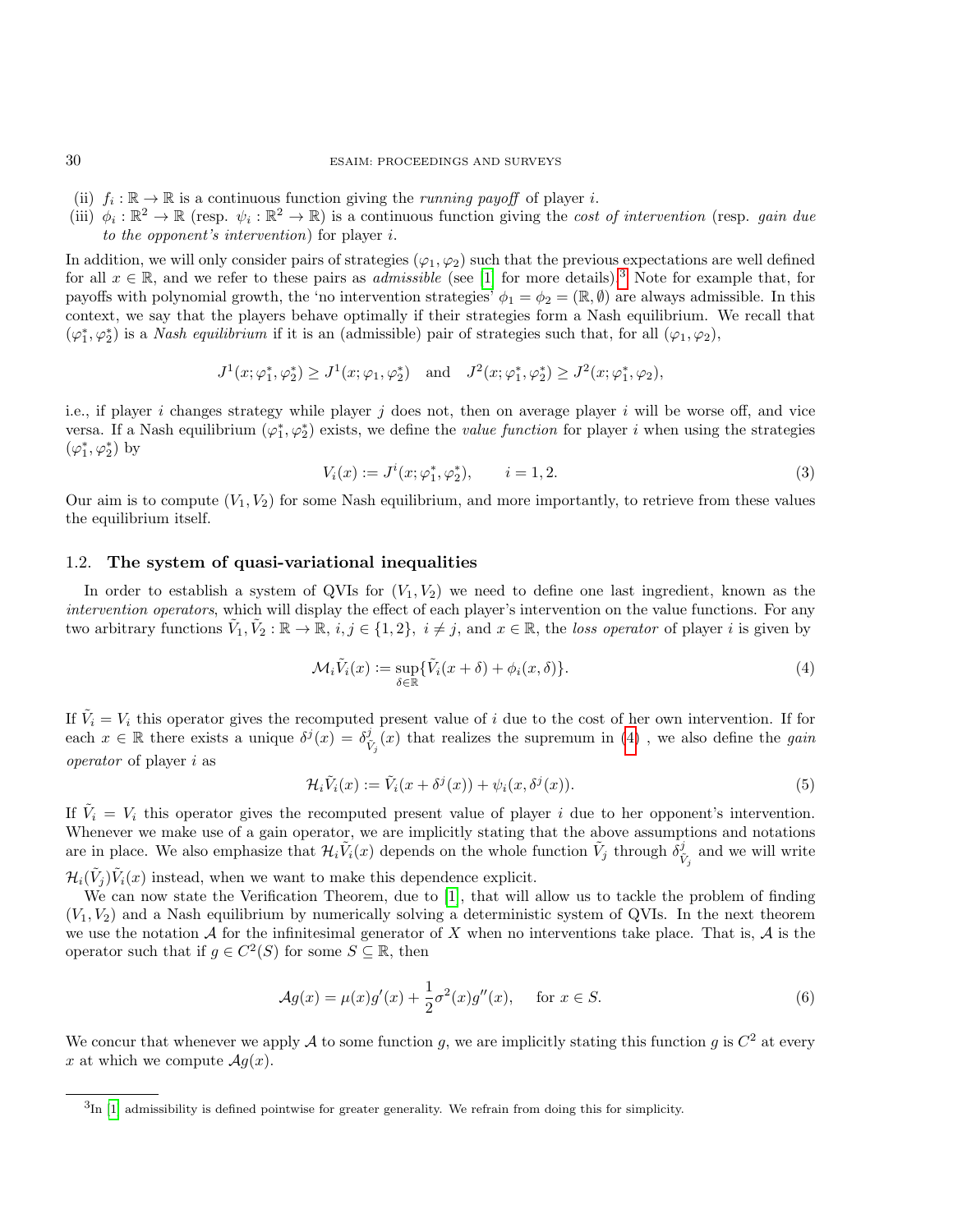<span id="page-4-1"></span>**Theorem 1.2.1** (System of QVIs). Let  $\tilde{V}_1, \tilde{V}_2 : \mathbb{R} \to \mathbb{R}$  such that for any  $i, j \in \{1, 2\}, i \neq j$ :

<span id="page-4-2"></span>
$$
\begin{cases}\n\mathcal{M}_j \tilde{V}_j - \tilde{V}_j \leq 0, & \text{in } \mathbb{R}, \\
\mathcal{H}_i \tilde{V}_i - \tilde{V}_i = 0, & \text{in } \{\mathcal{M}_j \tilde{V}_j - \tilde{V}_j = 0\}, \\
\max \{\mathcal{A}\tilde{V}_i - \rho_i \tilde{V}_i + f_i, \mathcal{M}_i \tilde{V}_i - \tilde{V}_i\} = 0, & \text{in } \{\mathcal{M}_j \tilde{V}_j - \tilde{V}_j < 0\} =: \mathcal{C}_j,\n\end{cases}
$$
\n(7)

and  $\tilde{V}_i \in C^2(\mathcal{C}_j \setminus \partial \mathcal{C}_i) \cap C^1(\mathcal{C}_j) \cap C(\mathbb{R})$  has polynomial growth and bounded second derivative on some reduced neighbourhood of  $\partial \mathcal{C}_i$ . Suppose further that  $(\varphi_1^*, \varphi_2^*)$ , with  $\varphi_i^* := (\mathcal{C}_i, \delta_{\tilde{V}_i}^i)$ , is an admissible pair of strategies. Then

 $(\tilde{V}_1, \tilde{V}_2) = (V_1, V_2)$  and  $(\varphi_1^*, \varphi_2^*)$  is a Nash equilibrium.

### <span id="page-4-0"></span>1.3. Example of application: competition in energy markets

We finish this Section by providing a specific example of application: competition in energy markets [\[1\]](#page-17-2).

Let process  $X$  model the forward price of energy, evolving as a Brownian motion when there are no interventions. Consider the following two players: player 1 is an energy producer with unitary production cost  $s_1$ . so that in a simplified model her payoff is  $X - s_1$ . Player 2 runs a large company that buys from player 1 and sells at a unitary price  $s_2 > s_1$ , with payoff  $s_2 - X$ . Because of the high consumption of player 2, she can also affect the price of energy in the same way as player 1. Whenever these players intervene they incur a cost (advertising among other factors) which is modelled linearly for tractability—one constant component and another proportional to the change induced in the energy price. At the same time, because of their impact in the economy, the government subsidizes upon adverse movements in the energy price. For each player this represents a gain when the opponent intervenes, which is modelled in the same way as the cost of intervention, but with different parameters. We further assume that both players discount their winnings/losses at the same rate  $\rho > 0$  and they have the same cost/gain parameters. More specifically,

$$
X_t = x + \sigma W_t + \sum_{k: \tau_k^1 \le t} \delta_k^1 + \sum_{k: \tau^2 \le t} \delta_k^2
$$

and for  $i, j \in \{1, 2\}, i \neq j$ ,

$$
J^{i}(x;\varphi_{1},\varphi_{2}) := \mathbb{E}_{x}\left[\int_{0}^{\infty}e^{-\rho s}(-1)^{i-1}(X_{s}-s_{i})ds - \sum_{k=1}^{\infty}e^{-\rho\tau_{k}^{i}}(c+\lambda|\delta_{k}^{i}|) + \sum_{k=1}^{\infty}e^{-\rho\tau_{k}^{j}}(\tilde{c}+\tilde{\lambda}|\delta_{k}^{j}|)\right],
$$
(8)

where  $0 \leq \tilde{c} \leq c$ ,  $0 \leq \tilde{\lambda} \leq \lambda$ ,  $(c, \lambda) \neq (\tilde{c}, \tilde{\lambda})$ , and  $1 - \rho \lambda > 0$ . These parametric restrictions ensure among other things the existence of a Nash equilibrium (see [\[1\]](#page-17-2) for more details).

The exact solution to this game can be found by application of Theorem [1.2.1.](#page-4-1) To this purpose, the system of QVIs [\(7\)](#page-4-2) is heuristically solved, yielding candidates for value functions and a Nash equilibrium. This is done, first, by making some educated guesses regarding the shape of the optimal continuation regions and value functions. Second, by solving the ordinary differential equations (ODEs) in [\(7\)](#page-4-2) where appropriate. Finally, by imposing the regularity requirements of Theorem [1.2.1](#page-4-1) through pasting conditions. Upon verification of the remaining hypotheses, the following turns out to be the solution to the game:

$$
V_2(x) = \begin{cases} \varphi^{A_1, A_2}(x_1^*) + \tilde{c} + \tilde{\lambda}(x_1^* - x) & \text{if } x \in (-\infty, \bar{x}_1], \\ \varphi^{A_1, A_2}(x) & \text{if } x \in (\bar{x}_1, \bar{x}_2), \\ \varphi^{A_1, A_2}(x_2^*) - c - \lambda(x - x_2^*) & \text{if } x \in [\bar{x}_2, +\infty), \end{cases} \qquad V_1(x) = V_2(2\tilde{s} - x),
$$

where:

$$
\varphi^{A_1, A_2}(x) = A_1 e^{\theta x} + A_2 e^{-\theta x} + \frac{1}{\rho}(s_2 - x),
$$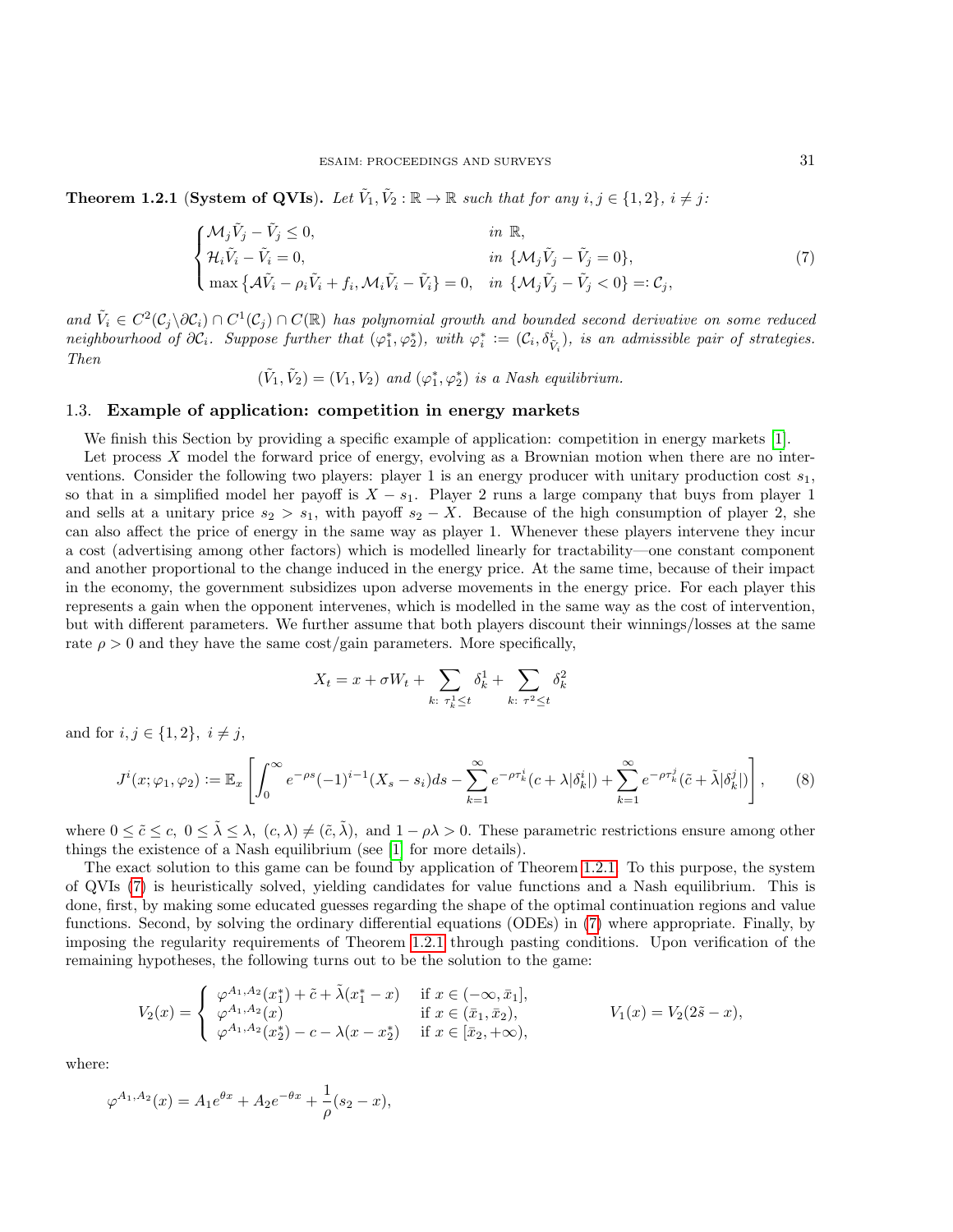$$
\begin{aligned} &\tilde{s}:=\frac{s_1+s_2}{2},\qquad \theta:=\sqrt{2\rho/\sigma^2},\qquad \eta:= (1-\lambda\rho)/\rho,\\ &\bar{x}_i:=\tilde{s}+\frac{(-1)^i}{\theta}\log\left(\sqrt{\frac{\eta+\xi}{\eta-\xi}}\Big(\sqrt{\Gamma+1}+\sqrt{\Gamma}\Big)\right),\quad x_i^*:=\tilde{s}+\frac{(-1)^i}{\theta}\log\left(\sqrt{\frac{\eta-\xi}{\eta+\xi}}\Big(\sqrt{\Gamma+1}+\sqrt{\Gamma}\Big)\right),\\ &A_i:=\exp\left((-1)^i\theta\tilde{s}\right)\frac{\sqrt{\eta^2-\xi^2}}{2\theta}\Big((-1)^{i+1}\sqrt{\Gamma+1}-\sqrt{\Gamma}\Big),\\ &\Gamma:=\frac{\theta(c-\tilde{c})}{4\xi}+\frac{\theta c(\lambda-\tilde{\lambda})}{4\eta\xi}+\frac{\lambda-\tilde{\lambda}}{2\eta} \end{aligned}
$$

and  $\xi \in (0, \eta)$  is the unique zero of  $F(y) := 2y - \eta \log \left( \frac{\eta + y}{\eta - y} \right) + \theta c$ .

As it can be readily noticed, the analytical solution involves the computation of several parameters and the resolution of at least one nonlinear equation. As a matter of fact, the number of parameters in this solution was reduced making use of the symmetry in the problem. In a more general two-player NZSSIG under the modelling framework of Section [1.1,](#page-2-2) if we assume the optimal continuation regions in Theorem [1.2.1](#page-4-1) are semibounded intervals, then an analytical solution can easily involve eight parameters: two finite limits of both continuation regions, two maximizing points of the net value functions (subtracting intervention costs) and four undetermined constants coming from the second order ODEs. Moreover, these parameters are the solution to a nonlinear system of equations that arises from smooth pasting and optimality conditions [\[1,](#page-17-2) Def. 4.1.]. In the more frequent than not situation in which this system cannot be simplified, computing the analytical solution may become prohibitive. This further motivates the need for a numerical algorithm to solve the system of QVIs  $(7).$  $(7).$ 

Remark. To the best of our knowledge this is, at the time of writing, the only one example in the literature of an analytically solvable NZSSIG. Henceforth, we will refer to it as the benchmark game.

# 2. Numerics for one-player SIGs: state of the art

Notation. Henceforward, finite grids will be denoted by K and S. For a fixed grid, we will use the same font type when discretising an operator, e.g.,  $M$ ,  $H$  and  $A$  will be replaced by M,  $H$  and  $A$ . We shall specify later the way the discretisations have been done in our experiments. We will not change notation for functions over grids as their domain will always be clearly stated. The only exception will be those functions that have been redefined to account for boundary conditions (BCs). Lastly, we recall that for any set  $A$ ,  $\mathbb{R}^A$  denotes the set of functions from  $A$  to  $\mathbb{R}$ .

Policy iteration or Howard's algorithm for (discrete) variational inequalities (VIs) was originally developed in  $[3, 4, 9]$  $[3, 4, 9]$  $[3, 4, 9]$ . The method was then extended to QVIs  $[7, 8, 10]$  $[7, 8, 10]$  $[7, 8, 10]$ , i.e., variational inequalities in which the obstacle depends on the solution itself. Let  $K \subset \mathbb{R}$  be a finite set (the grid). These problems have the form:

<span id="page-5-1"></span>Find 
$$
V \in \mathbb{R}^{\mathbb{K}}
$$
:  $\max \{ \mathbb{L}V(x) + g(x), \max_{y \in \mathbb{K}} \mathbb{B}^y V(x) - V(x) \} = 0$  for all  $x \in \mathbb{K}, \mathbb{K}$ . (9)

where  $g \in \mathbb{R}^{\mathbb{K}}$  and  $\mathbb{L}, \mathbb{B}^y : \mathbb{R}^{\mathbb{K}} \to \mathbb{R}^{\mathbb{K}}$  are linear and affine operators resp., for each  $y \in \mathbb{K}$ .

Problem [9](#page-5-1) encomprises in particular a discrete localized version of a one-player SIG (i.e., a stochastic impulse control problem) since the system [\(7\)](#page-4-2) reduces in this case to one single QVI. Indeed, by an appropriate finite difference approximation (more details in Section [3\)](#page-6-0) one can take  $g = f|_K$  (modified to account for Dirichlet or Neumann BCs),<sup>[5](#page-5-2)</sup>  $\mathcal{A} - \rho_1 Id \approx \mathbb{L}$  and  $\mathcal{M}_1 \tilde{V}(x) \approx \max_{y \in \mathbb{K}} \mathbb{B}^y \tilde{V}(x)$ , with  $\mathbb{B}^y \tilde{V}(x) := \tilde{V}(y) + \phi_1(x, y - x)$ . By

<span id="page-5-0"></span><sup>&</sup>lt;sup>4</sup>Slightly more general formulations are also available.

<span id="page-5-2"></span><sup>&</sup>lt;sup>5</sup>For any function  $F: A \to B$  and  $X \subseteq A$ ,  $F|_X$  denotes the restriction of F to X.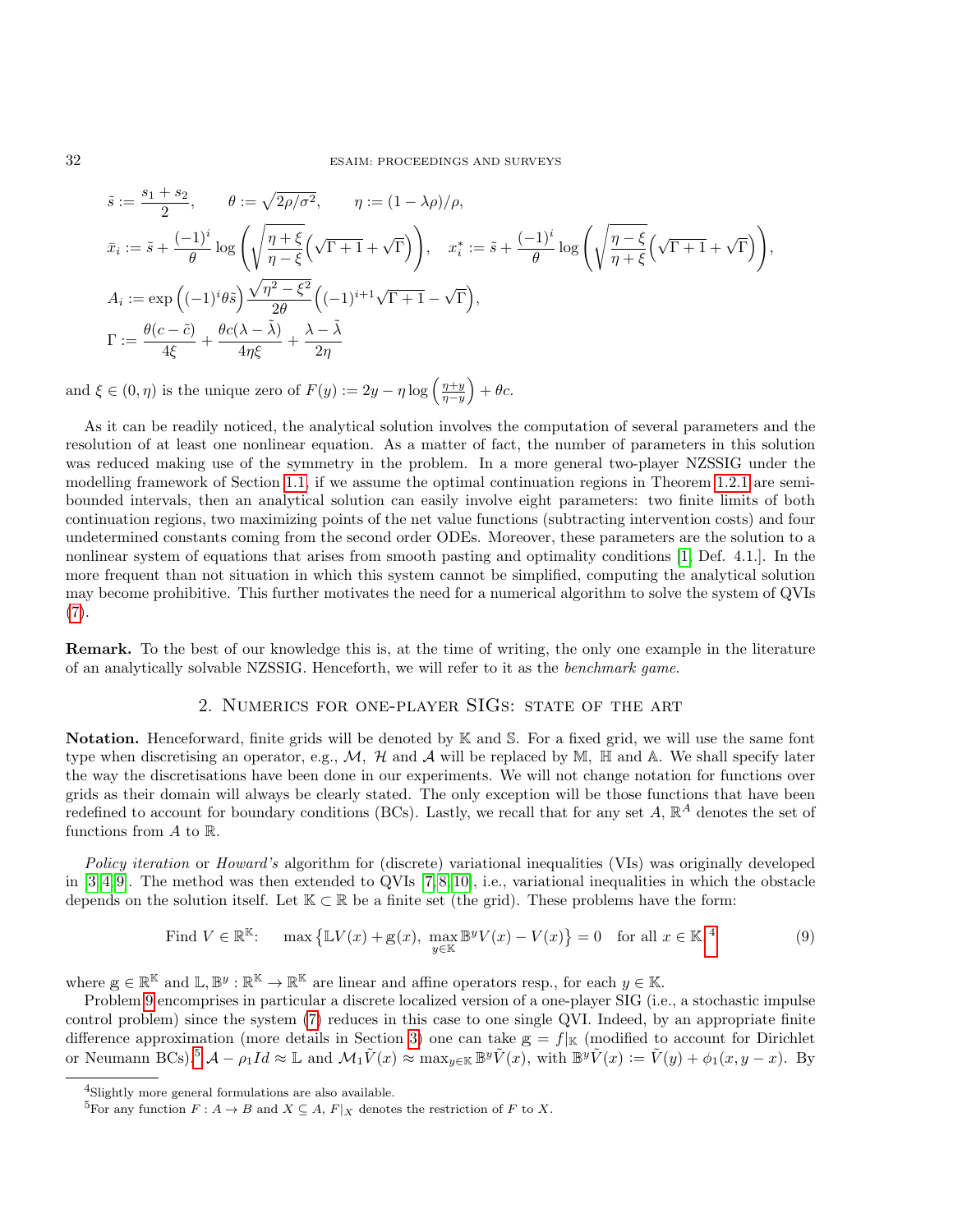their antisymmetric structure, two-player zero-sum SIGs can also be accommodated with a similar formulation as a max-min double obstacle problem [\[1,](#page-17-2) page 7] for one single value function  $V := V_1 = -V_2$ , and the policy iteration algorithm can be adapted [\[5\]](#page-17-1).

However, this framework is not general enough to tackle the NZSSIGs described in Section [1.1](#page-2-2) and the full system of QVIs [\(7\)](#page-4-2). There are, to the best of our knowledge, no available numerical methods to approach the latter problem. We present now the classical policy iteration algorithm used to solve [\(9\)](#page-5-1). It will be embedded in the numerical scheme we will put forward to solve the much more general problem [\(7\)](#page-4-2). While we note that our later use of this algorithm is not fully within the theoretical scope studied in [\[7\]](#page-18-2)—in particular, we will need to relinquish the affine nature of the operators  $\mathbb{B}^y$ ,  $y \in \mathbb{K}$ —the two following main assumptions will be in place nonetheless ( $\# \mathbb{K}$  is the cardinal of set  $\mathbb{K}$ ):

**Assumptions 2.1.1.** (i)  $-\mathbb{L}$  is a strictly diagonally dominant M-operator. That is, if  $L \in \mathbb{R}^{\#K \times \#K}$  is the canonical matrix of  $\mathbb{L}$ ,  $6$  then

$$
L_{ij} \ge 0 \text{ for all } i \ne j \text{ and } -L_{ii} > \sum_{j \ne i} L_{ij} \text{ for all } i.
$$

(ii)  $\mathbb{B}^y$  is a non-expansive function for  $\|\cdot\|_{\infty}$ , for all  $y \in \mathbb{K}$ . That is,

$$
\|\mathbb{B}^y \tilde{V}_1 - \mathbb{B}^y \tilde{V}_2\|_{\infty} \le \|\tilde{V}_1 - \tilde{V}_2\|_{\infty}, \quad \text{ for all } \tilde{V}_1, \tilde{V}_2 \in \mathbb{R}^{\mathbb{K}}, \ y \in \mathbb{K}.
$$

We remark that, in particular, Assumption  $(i)$  will guarantee that Algorithm [1](#page-6-2) is well defined, as the linear operators  $\mathbb{L}^k$  will be non-singular [\[5\]](#page-17-1).

# Algorithm 1 Policy iteration for one QVI (one-player SIG)

1: Set  $\varepsilon > 0$  (numerical tolerance) and  $k_{\text{max}} \in \mathbb{N}$  (maximum iterations). 2: Pick initial guess:  $V^0 \in \mathbb{R}^{\mathbb{K}}$ . 3: Let  $k = 0$  (iteration counter) and  $R^0 = +\infty$ . 4: while  $R^k > \varepsilon$  and  $k \leq k_{\text{max}}$  do 5:  $M^k := \max_{y \in \mathbb{K}} \mathbb{B}^y V^k$ . 6:  $\alpha^k := \mathbb{1}_{\{\mathbb{L}V^k + \mathbb{g} \le M^k - V^k\}}$  (action at each point). 7: Define  $\mathbb{L}^k : \mathbb{R}^{\overline{\mathbb{K}}} \to \mathbb{R}^{\mathbb{K}}$  and  $g^k \in \mathbb{R}^{\mathbb{K}}$  by  $\mathbb{L}^k \tilde{V}(x) := \begin{cases} \mathbb{L} \tilde{V}(x) & \text{if } \alpha^k(x) = 0 \\ \tilde{V}(x) & \text{if } k(x) = 1 \end{cases}$  $-\tilde{V}(x)$  if  $\alpha^{k}(x) = 1$   $\qquad \qquad \mathbb{g}^{k}(x) :=$  $\int g(x)$  if  $\alpha^{k}(x) = 0$  $M^k(x)$  if  $\alpha^k(x) = 1$ . 8: Solve for  $V^{k+1}$ :  $\mathbb{L}^k V^{k+1} + \mathbb{g}^k = 0$ . 9:  $R^{k+1} := \|V^{k+1} - V^k\|.$ 10:  $k = k + 1$ . 11: end while

<span id="page-6-2"></span>Note that in Algorithm [1,](#page-6-2) computing the operators  $\mathbb{L}^k$  amounts simply to redefine a matrix row by row using either the matrix of  $\mathbb L$  or  $-Id$ . We have chosen an 'operators-type' notation for this paper, as it will simplify matters in the sequel, when compared with its matrix counterpart.

## 3. Proposed algorithm for two-player NZSSIGs

<span id="page-6-0"></span>Compared with the single-value-function problems in the previous Section, general two-player NZSSIGs are distinctly more challenging. The main challenges are:

<span id="page-6-1"></span><sup>6</sup>If K is the grid:  $x_0 < x_1 < \cdots < x_M$ , then L is the matrix with columns  $L_j = \mathbb{L} \mathbb{1}_{\{x_j\}}$ , for  $j = 0, \ldots, M$ .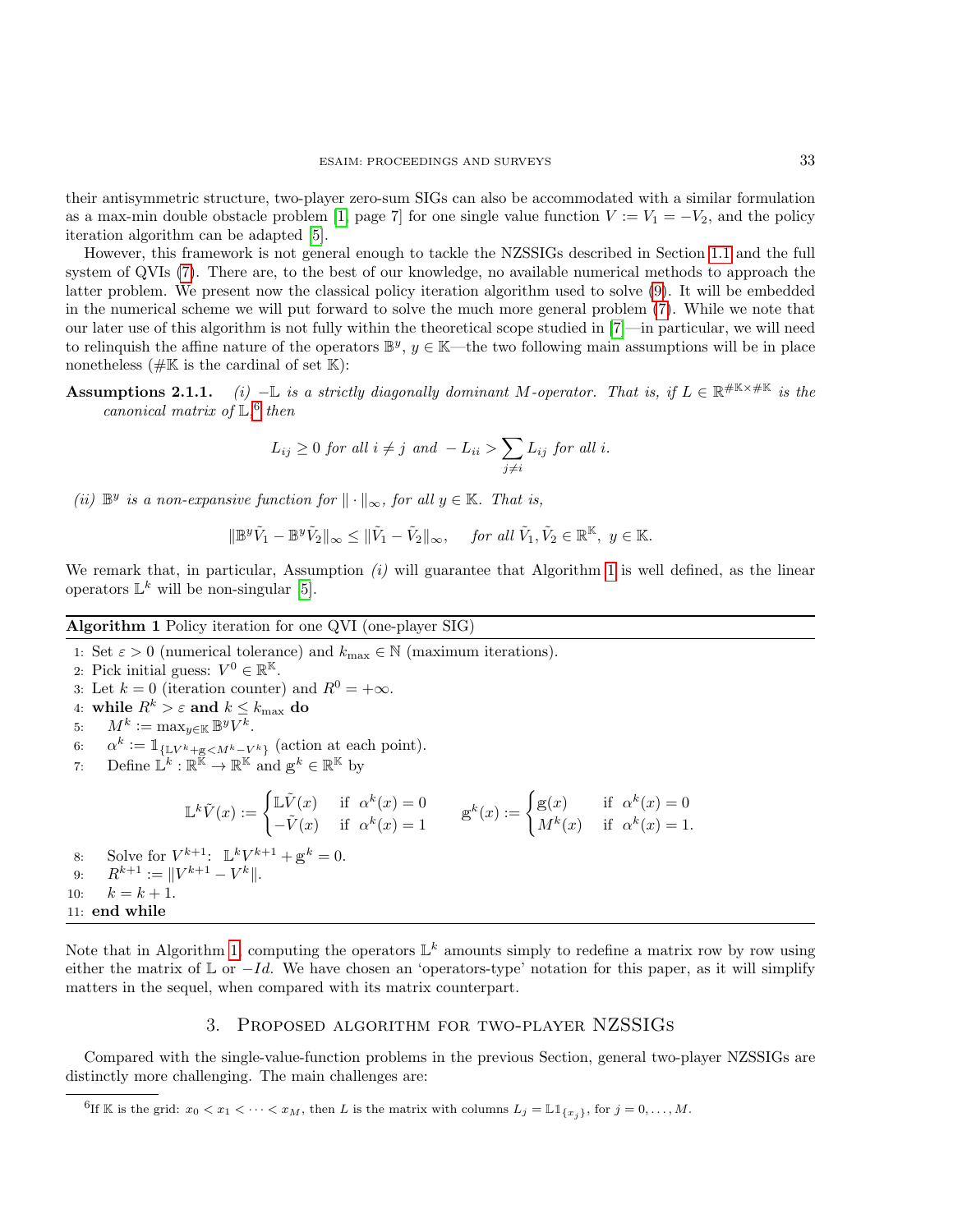### 34 ESAIM: PROCEEDINGS AND SURVEYS

- two value functions, governed by a system of QVIs, must be solved for,
- the dependence between  $(V_1, V_2)$  is highly nonlinear due to the presence of the gain operators  $\mathcal{H}_i(V_j) V_i$ ,
- each gain operator is expansive as a function of  $(\tilde{V}_1, \tilde{V}_2)$ ; and
- solutions will typically be less regular. For example, if  $(V_1, V_2)$  is the solution to the benchmark game in section [1.3](#page-4-0) then  $V_i$  is singular at  $\bar{x}_j$  for  $i, j \in \{1, 2\}, i \neq j$  (i.e., each value function is non differentiable at the border of the opponent's continuation region), in spite of the game having linear payoffs, costs and gains. This is somehow to be expected, as Theorem [1.2.1](#page-4-1) contemplates this lack of regularity within the smoothness assumptions (compare to the classical Verification Theorems for one-player problems [\[10\]](#page-18-0) where greater regularity is assumed).

Algorithm [2](#page-9-0) below is, as far as we know, the first ever numerical attempt at two-player NZSSIGs. At present, it is admittedly heuristic and supported only by the numerical evidence reported in Section [4.](#page-10-0)

The remainder of this Section is organized as follows. We start by explaining the idea and motivating the underlying heuristics. Then, we describe in detail the discretisation of the system of QVIs [\(7\)](#page-4-2). Finally, we list the new algorithm.

**Heuristics.** Having discretised the system of QVIs [\(7\)](#page-4-2), we start from an initial guess  $(V_1^0, V_2^0)$  to approximate its solution. We seek an iterative procedure to consecutively compute  $(V_1^{k+1}, V_2^{k+1})$ , given  $(V_1^k, V_2^k)$  at the k-th iteration.

Let  $i, j \in \{1, 2\}, i \neq j$ . A natural idea is, first, to partition the grid into the 'approximate continuation region' of player  $j$ —{ $M_j V_j^k - V_j^k < 0$ }—and its complement, the 'approximate *intervention region*'; and then to compute  $V_i^{k+1}$  either by calculating a gain as  $\mathbb{H}_i(V_j^k)V_i^k$  in the former case, or by solving one QVI with Howard's algorithm (Algorithm [1\)](#page-6-2) in the latter. Note, however, that naively defining  $\{M_jV_j^k - V_j^k < 0\}$  as the 'approximate continuation region' of player j poses difficulties.

Indeed, the discretisation of the loss operator  $\mathcal{M}_j$  as  $\mathbb{M}_j$  implies that even the true value function  $V_j$  will generally not verify  $\mathbb{M}_j V_j(x) - V_j(x) = 0$  (or  $\mathbb{M}_j V_j(x) - V_j(x) \geq 0$ ) for x in the true intervention region of player j. We therefore need to relax this constraint to account both for numerical error and the discrepancy between the discrete and space-continuous problems. Our experiments have shown that a successive relaxation procedure turns out to be the most effective. Consequently, we define the approximate continuation region of player j as  $\{M_jV_j^k - V_j^k < -r^k\}$  instead, where  $r^k$  is a small positive number. By letting  $r^k$  relax to a preset small tolerance  $\varepsilon > 0$ , the iterative approximations will hopefully converge to the correct discrete solution.

It remains to schedule the relaxation procedure and to define a measure of convergence for the algorithm. Regarding the former, having computed  $(V_1^{k+1}, V_2^{k+1}), r^k$  is linearly relaxed (line 11). (This relaxation procedure is chosen for simplicity.). Then the largest pointwise residual to the system of QVIs (incurred by either approximate value function) is calculated across the grid (line 12), taking into account the numerical tolerance ε. We denote this residual  $R^{k+1}$  and we consider the algorithm has converged when it drops below a certain tolerance—unlike in Algorithm [1,](#page-6-2) where the residual is taken as the distance between consecutive approximations. This alternative approach has been chosen for being more informative. It reflects whether a solution to the discrete system of QVIs has been found—as opposed to the algorithm stagnating—on top of giving valuable information at each grid node.

By construction, the junctions between the approximate continuation and intervention regions for each of the players will necessarily take place on top of a finite difference node. This may lead to numerical issues when the exact value functions are non differentiable there (as will often be the case). Namely, the pointwise residual to the QVIs at the junction nodes may not be made arbitrarily small by refining the grid—because the derivatives contained in the residual are not defined at the exact junction, in the first place. In those cases, the algorithm must be stopped at that point, since adding more grid nodes in a naive way cannot lead to any improvement.

As a final remark, we mention that numerical experiments show Algorithm [2](#page-9-0) does not enjoy global convergence (i.e. it is not guaranteed to converge from arbitrary initial guesses). Providing a good enough pair  $(V_1^0, V_2^0)$  is thus a practical issue; in Section [4,](#page-10-0) a natural way of constructing educated guesses is explained.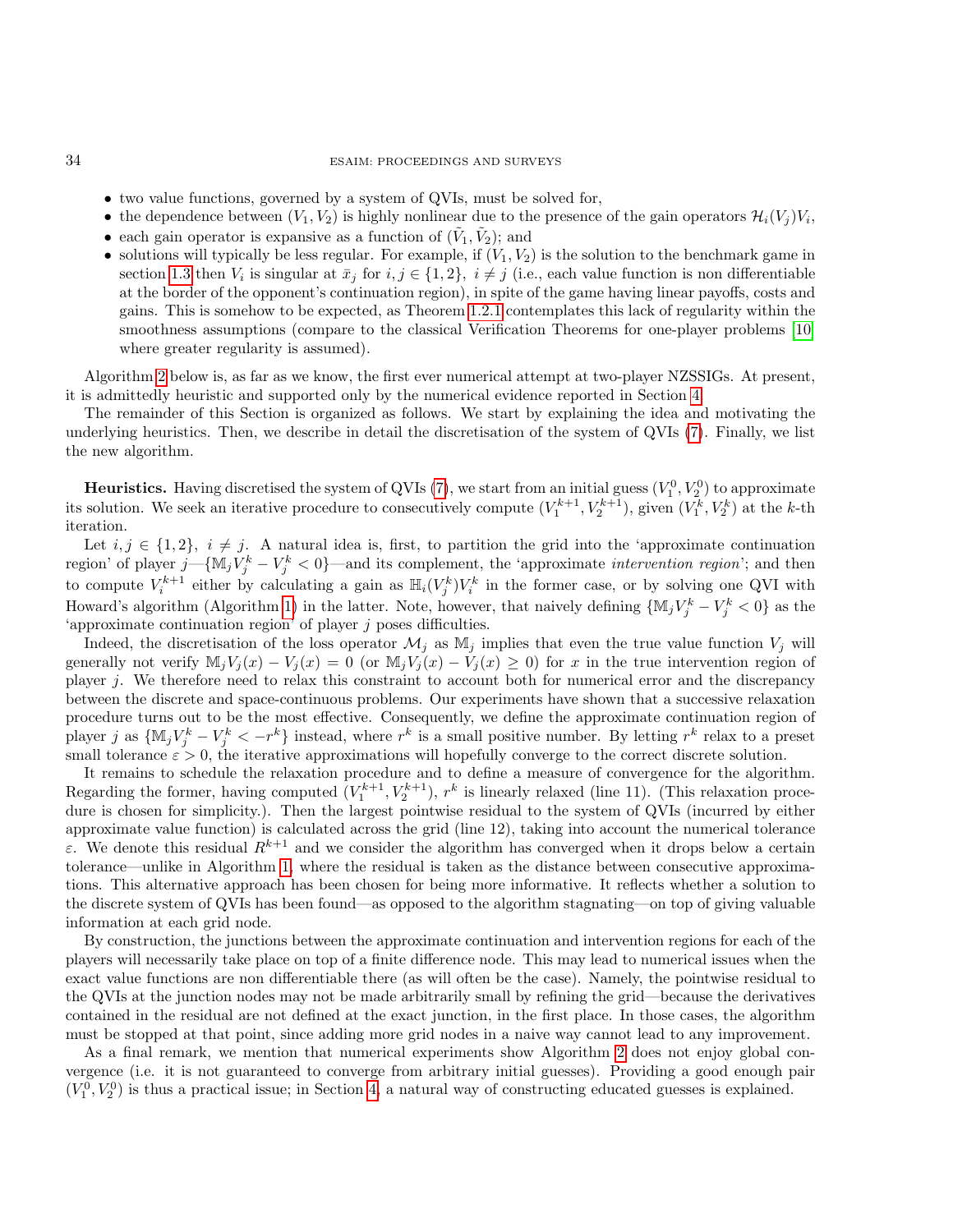Discretisation. Let  $\mathcal{S} \subseteq \mathbb{R}$  be a finite set. S is the grid we will use to discretise the system [\(7\)](#page-4-2). In all of the numerical experiments described in the sequel we have taken  $\mathbb S$  as an equispaced grid of M steps between certain  $x_{\min} < 0 < x_{\max}$  with  $|x_{\min}|, |x_{\max}|$  and M big enough (more about this below).

Let  $i, j \in \{1, 2\}, i \neq j, \tilde{V}_1, \tilde{V}_2 \in \mathbb{R}^{\mathbb{S}}$  and  $x \in \mathbb{S}$ . We proceed to define the discretised versions of the loss and gain operators, over the grid S, as

$$
\mathbb{M}_i \tilde{V}_i(x) := \max_{y \in \mathbb{S}} \{ \tilde{V}_i(y) + \phi_i(x, y - x) \} \qquad \mathbb{H}_i(\tilde{V}_j) \tilde{V}_i(x) := \tilde{V}_i(\mathbf{y}_j(x)) + \psi_i(x, \mathbf{y}_j(x) - x),
$$

where

$$
\mathbf{y}_j(x) := \min\left(\operatorname*{argmax}_{y \in \mathbb{S}} \{ \tilde{V}_j(y) + \phi_j(x, y - x) \} \right).
$$

Next, we choose a finite difference scheme for the ODEs

$$
0 = \mathcal{A}\tilde{V}_i - \rho_i \tilde{V}_i + f_i = \frac{1}{2}\sigma^2 \tilde{V}_i'' + \mu \tilde{V}_i' - \rho_i \tilde{V}_i + f_i
$$

which is consistent, monotone and stable, adding Dirichlet or Neumann-type BCs. In all of our experiments, we have chosen an upwind finite difference scheme, where

$$
\tilde{V}'_i(x) \approx \frac{\tilde{V}_i(x + \text{sgn}(\mu(x))h) - \tilde{V}_i(x)}{\text{sgn}(\mu(x))h} \qquad \tilde{V}''_i(x) \approx \frac{\tilde{V}_i(x + h) - 2\tilde{V}_i(x) + \tilde{V}_i(x - h)}{h^2},
$$

and  $\tilde{V}_i(x_{\text{min}} - h), \tilde{V}_i(x_{\text{max}} + h)$  were solved for using Neumann conditions on

$$
\tilde{V}_i^\prime\left(x_{\min}-\frac{1+\text{sgn}(\mu(x_{\min}))}{2}h\right),\quad \tilde{V}_i^\prime\left(x_{\max}+\frac{1-\text{sgn}(\mu(x_{\max}))}{2}h\right)
$$

respectively. How to get these conditions, and in particular how to choose  $x_{\min}$  and  $x_{\max}$ , is a problemspecific question. In some situations, and particularly in the models numerically tested in this paper, one can heuristically assert that at a Nash equilibrium the continuation region of player i should be a semi-interval of the form  $C_i = (\underline{x}_i, \overline{x}_i)$ —with one end-point finite and the other infinite. Intuitively, one can further guess that there should exist a unique  $y_i^* \in (\underline{x}_i, \overline{x}_i)$  that maximizes the net value of player i when she intervenes (see, e.g., [\[1,](#page-17-2) Sect. 4.2] and [\[2,](#page-17-3) Sect. 2.3.1]). These conjectures arise mainly from the observation of the payoff functions  $f_1, f_2$  which encode the goals of the players and roughly hint at some broad regions where each player would like the state variable to remain at. On  $\mathbb{R}\setminus\mathcal{C}_i$  and  $\mathbb{R}\setminus\mathcal{C}_j$  one of the two players will intervene, thus giving either

$$
V_i(x) = \mathcal{M}_i V_i(x) = V_i(y_i^*) + \phi_i(x, y_i^* - x) \quad \text{or} \quad V_i(x) = \mathcal{H}_i V_i(x) = V_i(y_j^*) + \psi_i(x, y_j^* - x).
$$

If on the interiors  $(\mathbb{R}\setminus \mathcal{C}_i)^o$  and  $(\mathbb{R}\setminus \mathcal{C}_j)^o$  the derivatives  $\frac{d\phi_i(x,y_i^*-x)}{dx}$  and  $\frac{d\psi_i(x,y_i^*-x)}{dx}$  exist and do not depend on  $y_i^*, y_j^*$  resp., differentiating the previous relations yields the Neumann conditions (provided  $x_{\min}, x_{\max}$  are 'extreme' enough). The previous requirements on the derivatives are satisfied, for example, if the cost and gain structures have the form  $\phi_i(x,\delta) = g_i(x) + a_i|\delta|$  and  $\psi_i(x,\delta) = h_i(x) + b_i|\delta|$ , for some differentiable functions  $g_i, h_i: \mathbb{R} \to \mathbb{R}$  and  $a_i, b_i \in \mathbb{R}$ . For the benchmark game the Neumann BCs read  $V'_1(x_{\min} - h) = \lambda$ ,  $V'_1(x_{\max}) =$  $\tilde{\lambda}$ ,  $V_2'(x_{\min} - h) = -\tilde{\lambda}$  and  $V_2'(x_{\max}) = -\lambda$ . We will denote by A the discretised version of A and  $f_i$  the restriction of  $f_i$  to S, redefined at min S and max S to account for the BCs.

For Algorithm [2](#page-9-0) we recall that given any real number  $a, a^+$  denotes its positive part (i.e.,  $a^+ := \max\{a, 0\}$ ) and for any subset  $S \subseteq \mathbb{R}$ ,  $\mathbb{1}_S$  denotes the indicator function of S.

<span id="page-8-0"></span><sup>&</sup>lt;sup>7</sup>sgn denotes the sign function, i.e., sgn(x) = 1 if  $x \ge 0$  and sgn(x) = -1 otherwise.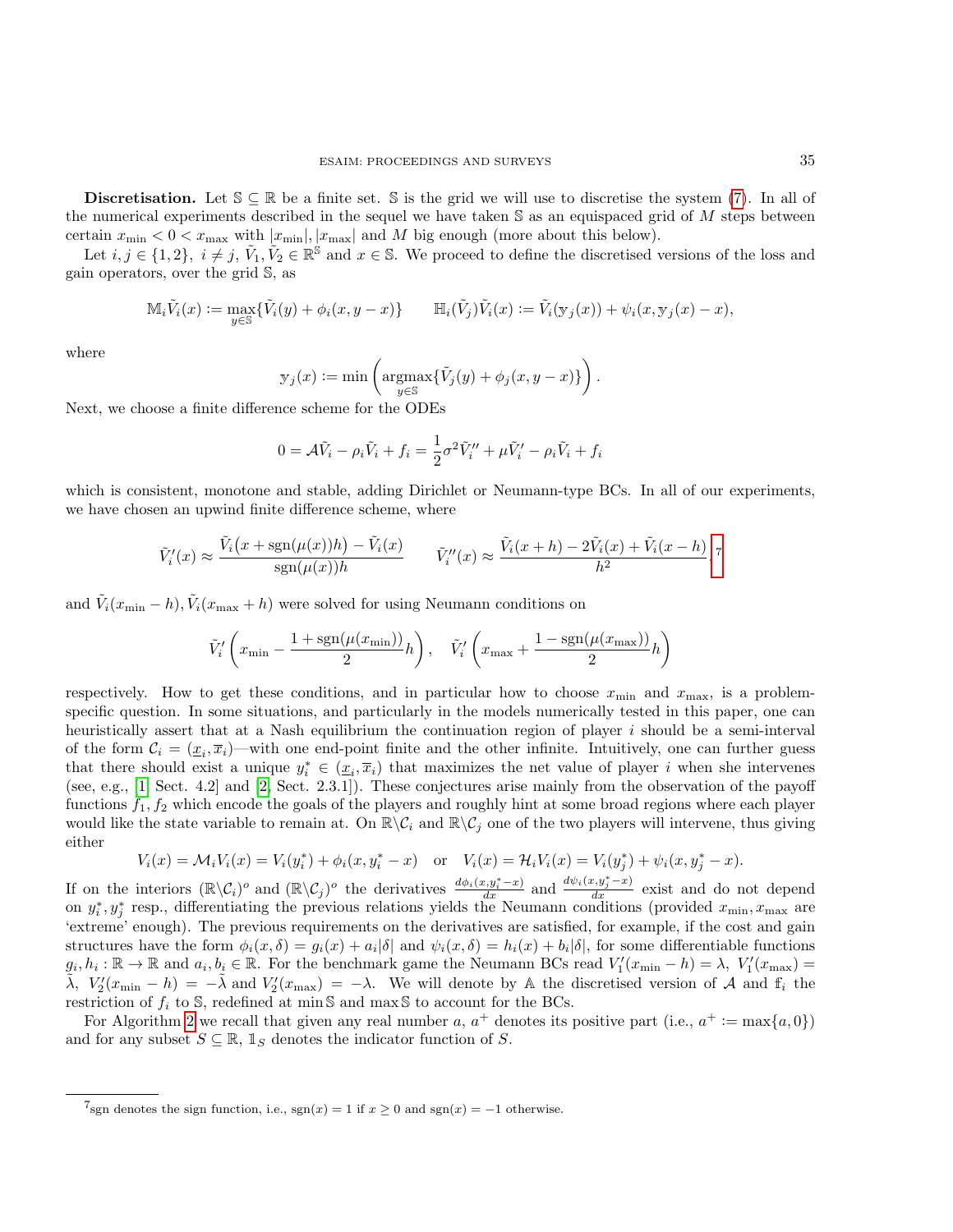# Algorithm 2 Policy iteration for system of QVIs (two-player NZSSIG)

- 1: Set  $\varepsilon > 0$  (numerical tolerance),  $0 < \alpha < 1$ ,  $r^0 > 0$  (relaxation parameters) and  $k_{\text{max}} \in \mathbb{N}$  (maximum iterations).
- 2: Pick initial guess:  $(V_1^0, V_2^0) \in \mathbb{R}^{\mathbb{S}} \times \mathbb{R}^{\mathbb{S}}$ .
- 3: Let  $k = 0$  (iteration counter) and  $R^0 = +\infty$
- 4: while  $R^k > \varepsilon$  and  $k \leq k_{\text{max}}$  do
- 5: for i=1, 2 (player i) do
- 6:  $j = 3 i$  (player j).
- 7:  $\mathcal{C}_j^k := \{ \mathbb{M}_j V_j^k V_j^k < -r^k \}.$
- 8: For  $x \notin C_j^k$ , let  $V_i^{k+1}(x) = \mathbb{H}_i(V_j^k)V_i^k(x)$ .
- 9: For  $x \in \mathcal{C}_j^k$ , solve for  $V_i^{k+1}(x)$  by applying Algorithm [1](#page-6-2) to  $\max \left\{ A V_i^{k+1}(x) - \rho_i V_i^{k+1}(x) + f_i(x), \ \mathbb{M}_i V_i^{k+1}(x) - V_i^{k+1}(x) \right\} = 0.$
- 10: end for
- $11:$  $k+1 := \max \{ \alpha r^k, \varepsilon \}$  (relaxation).
- 12: Let  $R^{k+1}$  be the largest pointwise residual to the system of QVIs, i.e.

<span id="page-9-1"></span>
$$
R^{k+1} := \max_{\substack{i,j \in \{1,2\},j \neq i}} \left\{ \left( \mathbb{M}_i V_i^{k+1}(x) - V_i^{k+1}(x) \right)^+, \right\}
$$
\n
$$
|\mathbb{H}_i (V_j^{k+1}) V_i^{k+1}(x) - V_i^{k+1}(x) | 1_{\mathcal{C}_j^{k,\varepsilon}}(x),
$$
\n
$$
|\max \left\{ \mathbb{A} V_i^{k+1}(x) - \rho_i V_i^{k+1}(x) + f_i(x), \mathbb{M}_i V_i^{k+1}(x) - V_i^{k+1}(x) \right\} | 1_{\mathbb{S} \setminus \mathcal{C}_j^{k,\varepsilon}}(x) \right\},
$$
\nwhere 
$$
\mathcal{C}_j^{k,\varepsilon} := \left\{ \mathbb{M}_j V_j^{k+1} - V_j^{k+1} < -\varepsilon \right\}.
$$
\n(10)

13: Let  $k = k + 1$ .

<span id="page-9-0"></span>14: end while

Line 9 of Algorithm [2](#page-9-0) deserves some special attention. Although at this step we want to solve a problem restricted to the subgrid  $\mathbb{K} = \mathcal{C}_j^k$  (for fixed k, i, j), we still need the information in  $\mathbb{S} \setminus \mathcal{C}_j^k$  in two ways, namely:

- To compute the non-local operators  $\mathbb{M}_i$ .
- To restrict to K the equation  $\mathbb{A}V_i^{k+1}(x) \rho_i V_i^{k+1}(x) + f_i(x) = 0$ , properly accounting for the original BCs.

Suppose S is the grid  $x_0 < x_1 < \cdots < x_M$  and let us identify each point with its respective index. Let  $A \in \mathbb{R}^{(M+1)\times (M+1)}$  be the canonical matrix of A. For any subsets  $I, J \subseteq \{0, \ldots, M\}$ , let us write  $A_{I,J}$  for the submatrix of A which has rows indexed in I and columns indexed in J, and  $A_{I,J}$  the associated operator. Put  $H_i^k := V_i^{k+1}|_{\mathbb{S}\setminus\mathbb{K}} = \mathbb{H}_i(V_j^k)V_i^k|_{\mathbb{S}\setminus\mathbb{K}}$  and  $h_i^k := \max H_i^k$ . Then in order to apply Algorithm [1](#page-6-2) we take

$$
\mathbb{L}\tilde{V} = \mathbb{A}_{\mathbb{K},\mathbb{K}}\tilde{V} - \rho_i\tilde{V}, \quad \mathbf{g} = \mathbf{f}_i|_{\mathbb{K}} + \mathbb{A}_{\mathbb{K},\mathbb{S}\backslash\mathbb{K}}H_i^k \quad \text{and} \quad \mathbb{B}^y \tilde{V}(x) = \max\{\tilde{V}_i(y) + \phi_i(x,y-x), h_i^k\},
$$

for all  $\tilde{V} \in \mathbb{R}^{\mathbb{K}}$ ,  $x, y \in \mathbb{K}$ . We remark once again that the functions  $\mathbb{B}^y$  fail to be affine operators. This, together with some assumptions which are not satisfied, make this application of Algorithm [1](#page-6-2) fall outside of the scope of  $[7]$  (and even more of  $[8, 10]$  $[8, 10]$ ). However, it is easy to check that the main assumptions, Assumptions [2.1.1,](#page-0-0) are still verified under our discretisation and we have observed unconditional convergence of this subroutine (to very high orders of precision) in all the experiments we have ran.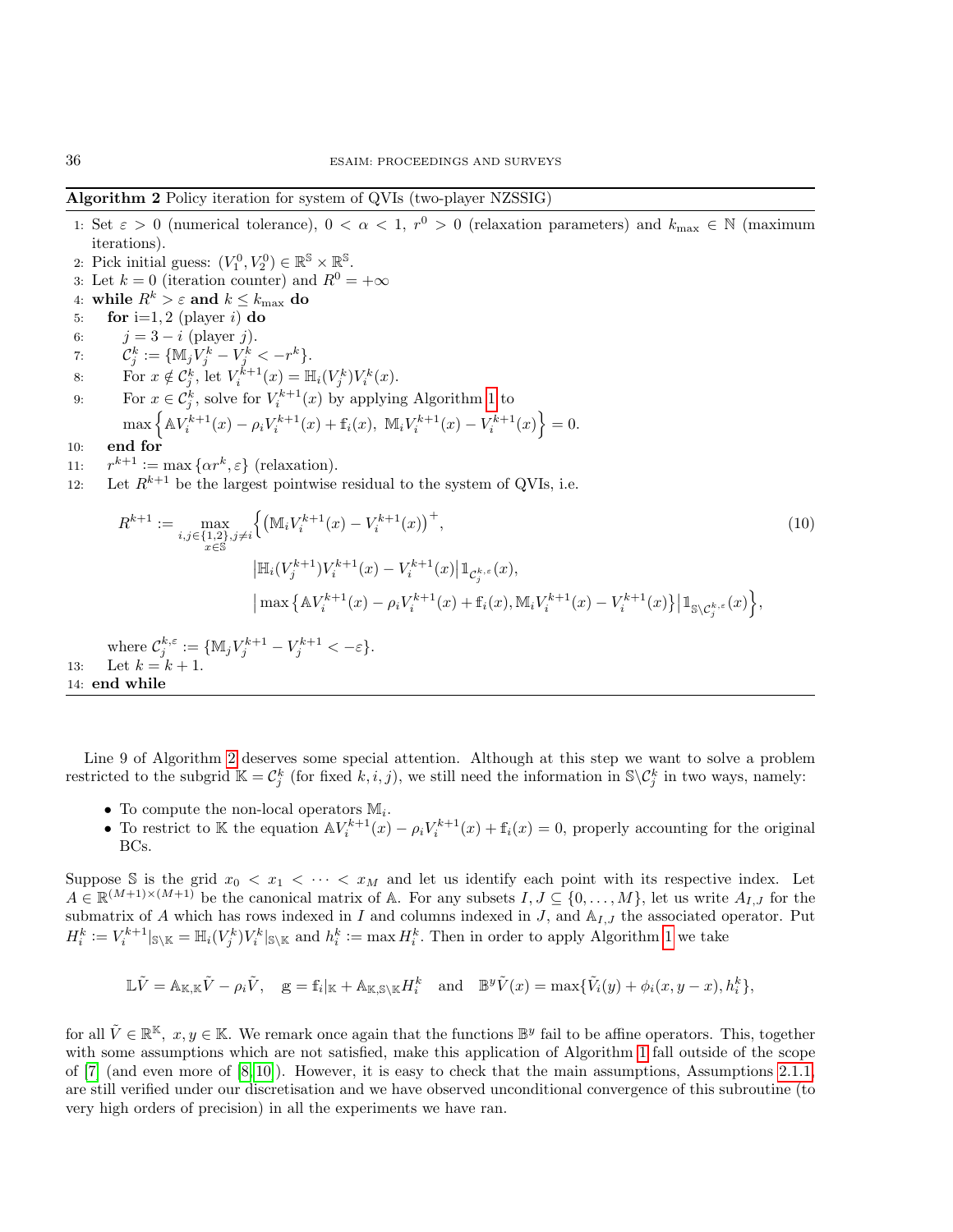Lastly, we note that Algorithm [1](#page-6-2) requires setting a numerical tolerance which needs not be the same as the one of Algorithm [2.](#page-9-0) In fact, we have always taken it strictly smaller given the perceived unconditional convergence of the former and its precision.<sup>[8](#page-10-1)</sup>

## 4. Numerical results

<span id="page-10-0"></span>In this section we assess the performance of Algorithm [2.](#page-9-0) We shall call the problems considered in the experiments simply 'games'. The two value functions  $V_1, V_2$  are approximated as described in Section [3](#page-6-0) on an equispaced grid of  $M + 1$  nodes, and the computational domain is the plotted one. In all the subsequent games,  $\varepsilon = 10^{-8}$ ,  $\alpha = 0.8$  and  $r_0 = 1$ . The largest pointwise residual (equation [\(10\)](#page-9-1)) at convergence is denoted by  $R^{\infty}$ .

As mentioned before, the only NZSSIG for which an analytical solution is currently available is the benchmark game in Section [1.3.](#page-4-0) Therefore, we shall eventually focus on that problem. However, we introduce two other games first (for which we do not have an analytical solution). They illustrate how the initial guess for the benchmark game can be constructed and provide further numerical evidence supporting Algorithm [2.](#page-9-0)

#### 4.1. Parabolic game

This is a version of the benchmark game where the payoff is replaced by a concave parabola with roots  $r_i^L$ and  $r_i^R$ :

<span id="page-10-2"></span>
$$
\hat{f}_i(x) := -(x - r_i^L)(x - r_i^R), \qquad r_i^L < r_i^R. \tag{11}
$$

Let us motivate this game. We seek to use as initial guess the value functions of the 'unilateral games', that is, the control problems in which one of the players never intervenes (her continuation region is fixed and equal to R). Removing the action of one of the players, however, may not always lead to a well-posed problem. Indeed, for payoffs without maximum one could end up for example with 'infinite-valued value functions' or 'infinite-valued optimal impulses'. This is indeed the case for the benchmark game. Thus, in order to skirt that difficulty it is convenient to define variations of the benchmark with payoffs that attain a maximum, like [\(11\)](#page-10-2). Note that, when well-posed, the unilateral games can be readily solved with Howard's algorithm (Algorithm [1\)](#page-6-2).

Figure [1](#page-11-0) shows the numerical solution,  $(V_1, V_2)$ , to a parabolic game (pair of solid curves) along with the initial guess (pair of dashed curves). The latter are, in turn, the value functions of the corresponding unilateral games for players 1 and 2. It is intuitively clear that  $(V_1, V_2)$  approximate, over the grid, functions which indeed satisfy the assumptions of the Verification Theorem [1.2.1.](#page-4-1) The Nash equilibrium exhibited in this Theorem—  $(\varphi_1^*, \varphi_2^*)$ —can be retrieved from this graph. Indeed, note that in this case the cost for player i is  $\phi_i = -100$  and her approximate continuation region is  $\{M_iV_i-V_i < \varepsilon\} = \{\max V_i - V_i - 100 < \varepsilon\}$ . Further, her optimal impulse at a given x is the one that realizes (the discrete analogue of) the supremum in equation  $(4)$ , which in this case amounts to translating x to the maximizing point of  $V_i$ . Consequently, we get  $\varphi_1^* = ((-\infty, 1.068), -1.848 - x)$ and  $\varphi_2^* = \left( (-3.048, +\infty), -0.120 - x \right)$ .

<span id="page-10-1"></span> $8$ Note that although precision is assessed in a different way in Algorithm [1,](#page-6-2) the pointwise residuals to the QVIs on the corresponding regions are afterwards checked as part of Algorithm [2](#page-9-0)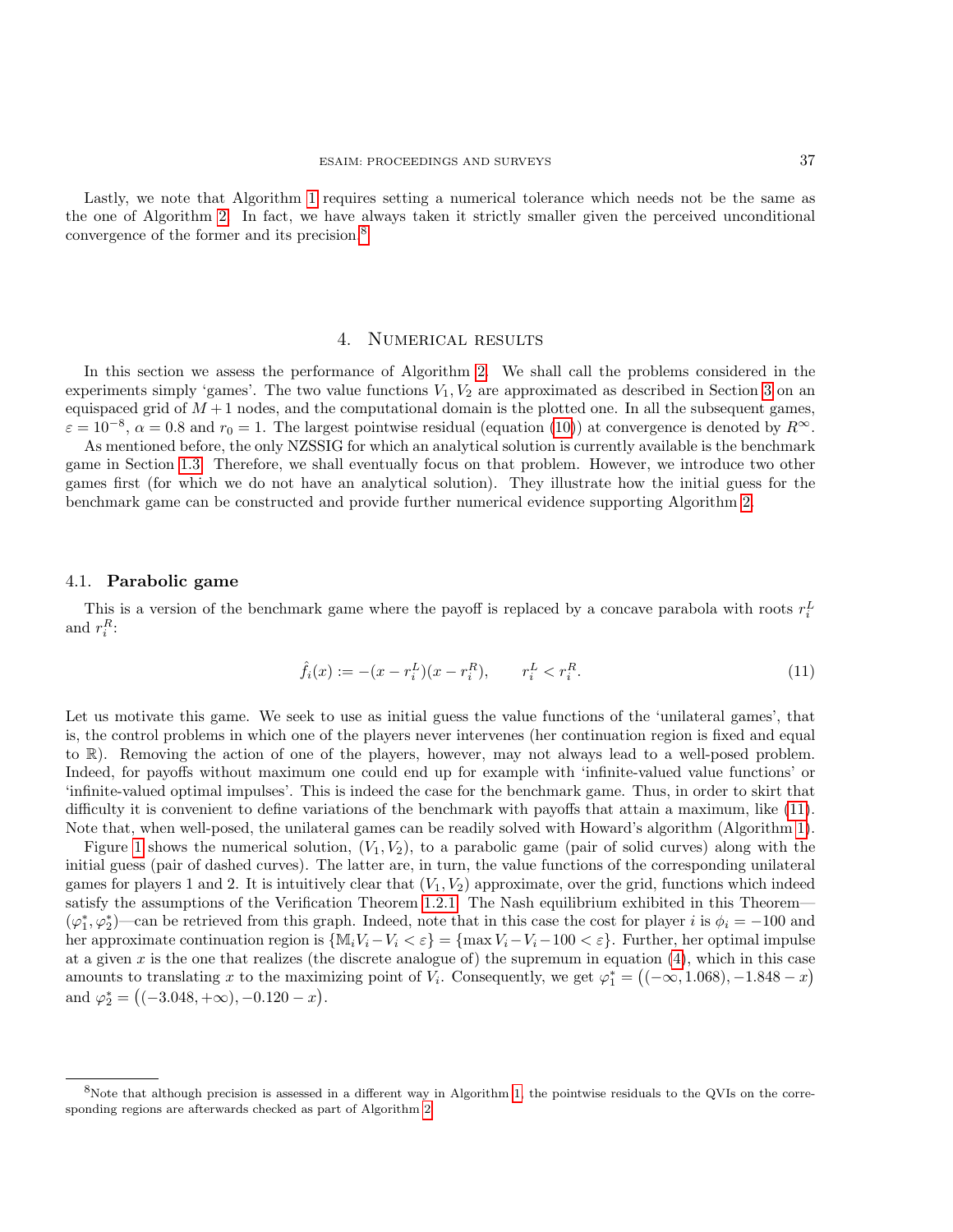

<span id="page-11-0"></span>FIGURE 1. Value functions and Nash equilibrium with parabolic running payoffs:  $\hat{f}_1 = -(x +$ 4.5)(x – 1) and  $\hat{f}_2 = -(x + \pi)(x - 2.7)$ . Overlaid, initial guesses (solutions of the respective unilateral games) Parameters:  $\rho = 0.03$ ,  $\sigma = 0.25$ ,  $c = 100$ ,  $\tilde{c} = 30$ ,  $\lambda = \tilde{\lambda} = 0$ . Here,  $M = 1000$ ; check Table [1](#page-11-1) for other values.

As it turns out, this parabolic game also converges from the 'zero guess'  $(V_1^0 = V_2^0 = 0)$ . On Table [1,](#page-11-1) the convergence of  $R^{\infty}$  over a wide range of finite difference grids (with 301, 601, ..., 3001 nodes) is compiled. In all cases, both initial guesses lead to convergence (to within  $\varepsilon$ ) of Algorithm [2.](#page-9-0) Nonetheless, the algorithm takes in general fewer iterations when starting from the values of the unilateral parabolic games. (We stress that those on Table [1](#page-11-1) are the outer iterations of Algorithm [2.](#page-9-0) Within each one there is an inner loop of Howard's iterations. Thus the computational cost scales linearly with the number of outer iterations.)

| M    | $R^{\infty}$         | its. $^a$ | $its.^b$ |
|------|----------------------|-----------|----------|
| 300  | $1.4\times10^{-12}$  | 54        | 53       |
| 600  | $4.0\times10^{-9}$   | 74        | 77       |
| 1200 | $3.3 \times 10^{-9}$ | 144       | 77       |
| 1800 | $9.7\times10^{-9}$   | 95        | 77       |
| 2400 | $7.3 \times 10^{-9}$ | 123       | 77       |
| 3000 | $5.9 \times 10^{-9}$ | 215       | 103      |

<span id="page-11-1"></span>TABLE 1. Parabolic game: largest residual to QVIs at convergence  $(R^{\infty})$  vs. grid points  $(M + 1)$ . Iterations to convergence within  $\varepsilon = 10^{-8}$  starting from: zero guess (its.<sup>*a*</sup>) and value functions for one-player games (its.<sup>b</sup>). (Same parameters as in Figure [1.](#page-11-0))

Since the exact solution to the parabolic game is unknown, we cannot say anything about the convergence of Algorithm [2](#page-9-0) in continuous-space. On the other hand, we see the system of QVIs is (approximately) enforced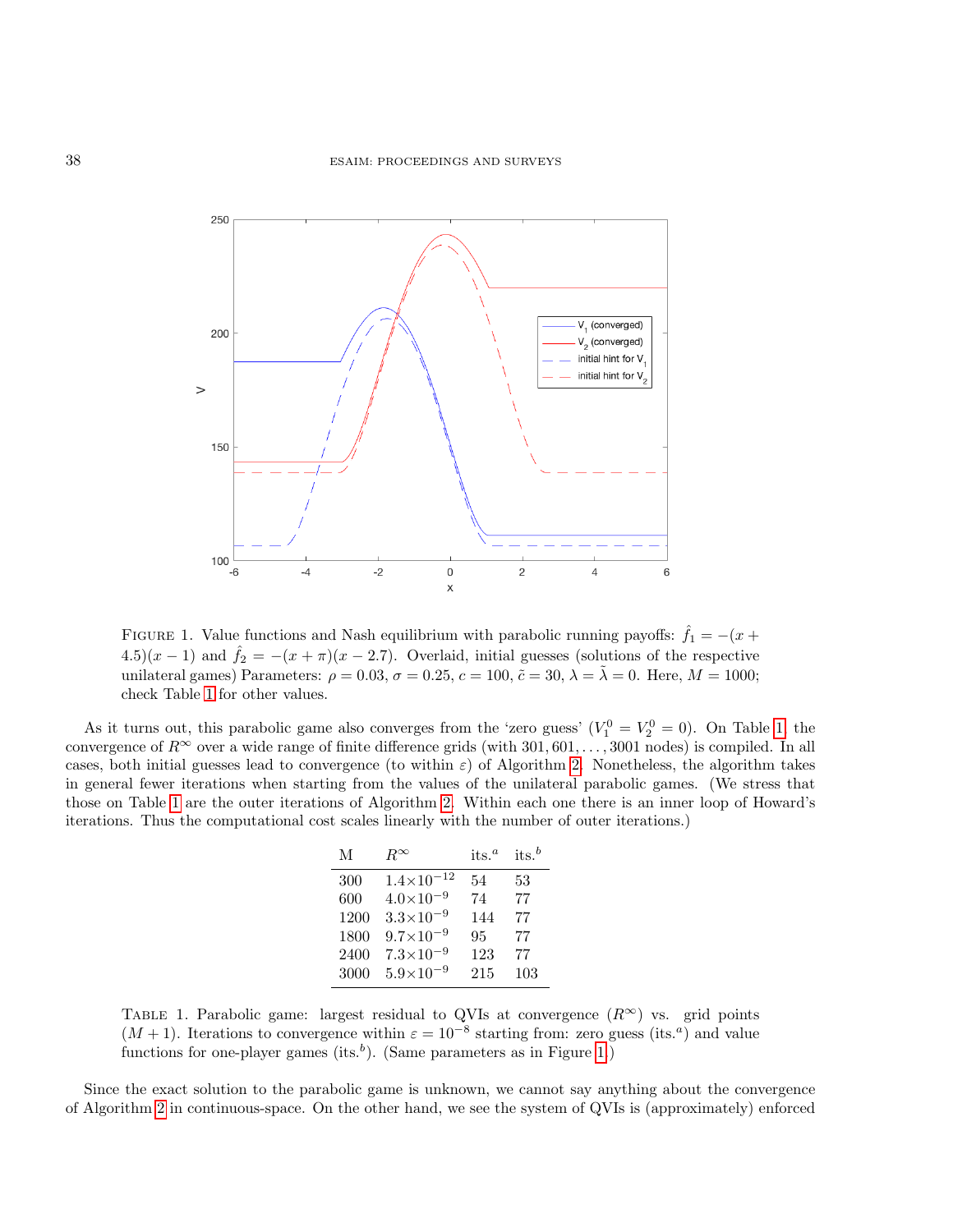to within  $\varepsilon \ll 1$  by a pair of numerical functions which—also approximately—comply with the regularity assumptions of Theorem [1.2.1.](#page-4-1) As such, they are the (approximate) value functions of the parabolic game.

We conclude this example by illustrating the interplay between the value functions which numerically solve the system of QVIs, the Nash equilibrium derived from them, and the evolution of the optimally controlled underlying. Once the optimal strategies  $(\varphi_1^*, \varphi_2^*)$  are available, they can be executed on specific realizations of the game. Sticking to the parameters and numerical solution in Figure [1,](#page-11-0) Figure [2](#page-12-0) depicts one exemplary trajectory of the underlying in the time interval  $0 \le t \le 1000$ , starting from  $x = 0$  and subjected to the pair of optimal strategies. For numerical purposes, let us define

<span id="page-12-1"></span>
$$
\hat{J}_T^i(x; \varphi_1, \varphi_2) := \mathbb{E}_x \left[ \int_0^T e^{-\rho_i s} f_i(X_s) ds + \sum_{k: \ \tau_k^i \le T} e^{-\rho_i \tau_k^i} \phi_i(X_{(\tau_k^i)^{-}}, \delta_k^i) + \sum_{k: \ \tau_k^j \le T} e^{-\rho_i \tau_k^j} \psi_i(X_{(\tau_k^j)^{-}}, \delta_k^j) \right]. \tag{12}
$$



FIGURE 2. Exemplary trajectory from  $x = 0$  (parameters and solution from Figure [1\)](#page-11-0). The blue and red dashed lines are the intervention thresholds for players 1 and 2, respectively.

<span id="page-12-0"></span>

<span id="page-12-2"></span>FIGURE 3. Approximations to the objective functions at  $x = 0$  (solid curves) and  $x = -1$ (dashed curves), obtained by Monte Carlo simulation (see text for details). Parameters and optimal strategies from Figure [1.](#page-11-0) Compare with  $V_1(0)$ ,  $V_2(0)$ ,  $V_1(-1)$  and  $V_2(-1)$  there.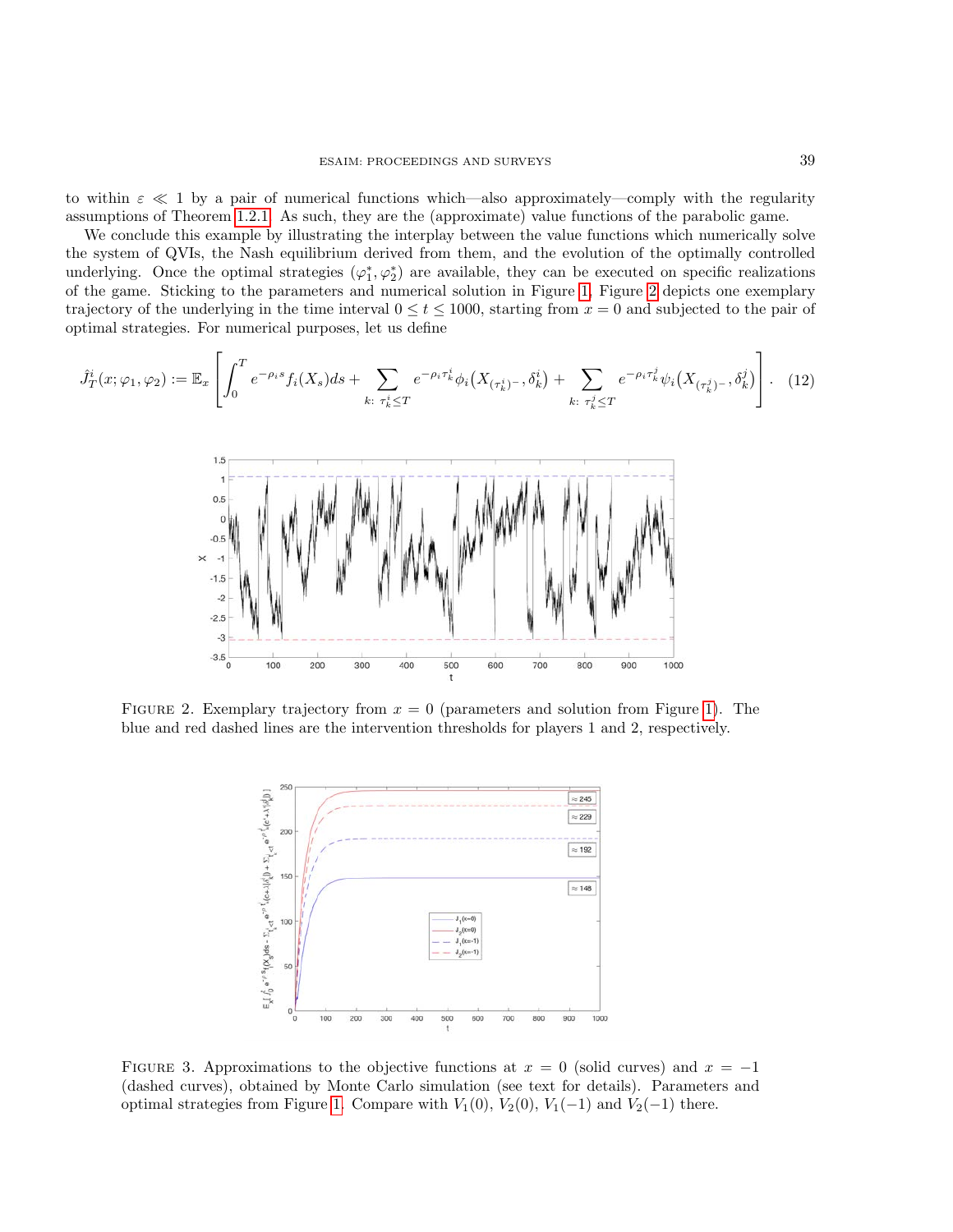Intuitively,  $\hat{J}_T^i(x;\varphi_1,\varphi_2) \to J^i(x;\varphi_1,\varphi_2)$  (defined in [\(2\)](#page-2-3)) as  $T \to \infty$ . In fact, after  $T \geq 300$ , the integrals in [\(12\)](#page-12-1) for the parabolic game have essentially attained their asymptotic value. Thus, we simply take  $J^{i}(x;\varphi_{1},\varphi_{2}) \approx \hat{J}_{T=1000}^{i}(x;\varphi_{1},\varphi_{2})$ . With this clarification, Figure [3](#page-12-2) shows in particular  $V_{1}(0) = J^{1}(0;\varphi_{1}^{*},\varphi_{2}^{*})$ ,  $V_2(0) = J^2(0; \varphi_1^*, \varphi_2^*), V_1(-1) = J^1(-1; \varphi_1^*, \varphi_2^*), \text{ and } V_2(-1) = J^2(-1; \varphi_1^*, \varphi_2^*), \text{ obtained by Monte Carlo sim-}$ ulation.<sup>[9](#page-13-0)</sup> They compare fairly well with the values of  $V_1(0)$ ,  $V_2(0)$ ,  $V_1(-1)$  and  $V_2(-1)$  in Figure [1](#page-11-0) obtained by our algorithm. (Even better agreement could be obtained by increasing  $M$  in that figure and reducing the discretisation bias and statistical error of the Monte Carlo simulation, but this is good enough to make our point.)



<span id="page-13-1"></span>FIGURE 4. Empty blue [red] circles mean that the player 1 [2] has departed from her optimal strategy while her opponent has not. By virtue of Nash equilibrium, she cannot be (within numerical errors) better off than  $V_1(x)$  [ $V_2(x)$ ]. Full circles: objective function of the player who does not drop her optimal strategy. Parameters and optimal strategies from Figure [1.](#page-11-0) (Note that results are subjected to numerical error.)

The Nash equilibrium itself can be visually explored in the following way. For a given starting point  $x$ , we keep the optimal strategy for one of the two players, and slightly alter the strategy of the other one. For concreteness, let us assume that player 1 "moves" (i.e.  $\varphi_1 = (1 \pm 0.25 \mathcal{U}) \varphi_1^*$ ) while player 2 does not  $(\varphi_2 = \varphi_2^*)$ . (U is the uniform distribution, and " $\pm$ " means with equal chance.) Then, we proceed to calculate  $J^1(x; \varphi_1, \varphi_2^*)$ by Monte Carlo simulation as before. By definition of the Nash equilibrium,  $J^1(x; \varphi_1, \varphi_2^*)$  can not be larger than  $V_1(x)$ . Within numerical tolerance, this is indeed observed in Figure [4,](#page-13-1) where the blue empty circles (representing  $J^1(x; \varphi_1, \varphi_2^*)$ ) do not lie over the blue solid curve (which represents  $V_1(x)$ ). Full blue circles represent  $J^2(x; \varphi_1, \varphi_2^*)$ : note that the player who sticks to her optimal strategy may indeed improve over  $V_2(x)$ ,

<span id="page-13-0"></span><sup>&</sup>lt;sup>9</sup>The expected values in [\(12\)](#page-12-1) are approximated by the mean over  $N = 200$  realizations integrated with the Euler-Maruyama method with time step  $\Delta t = 0.001$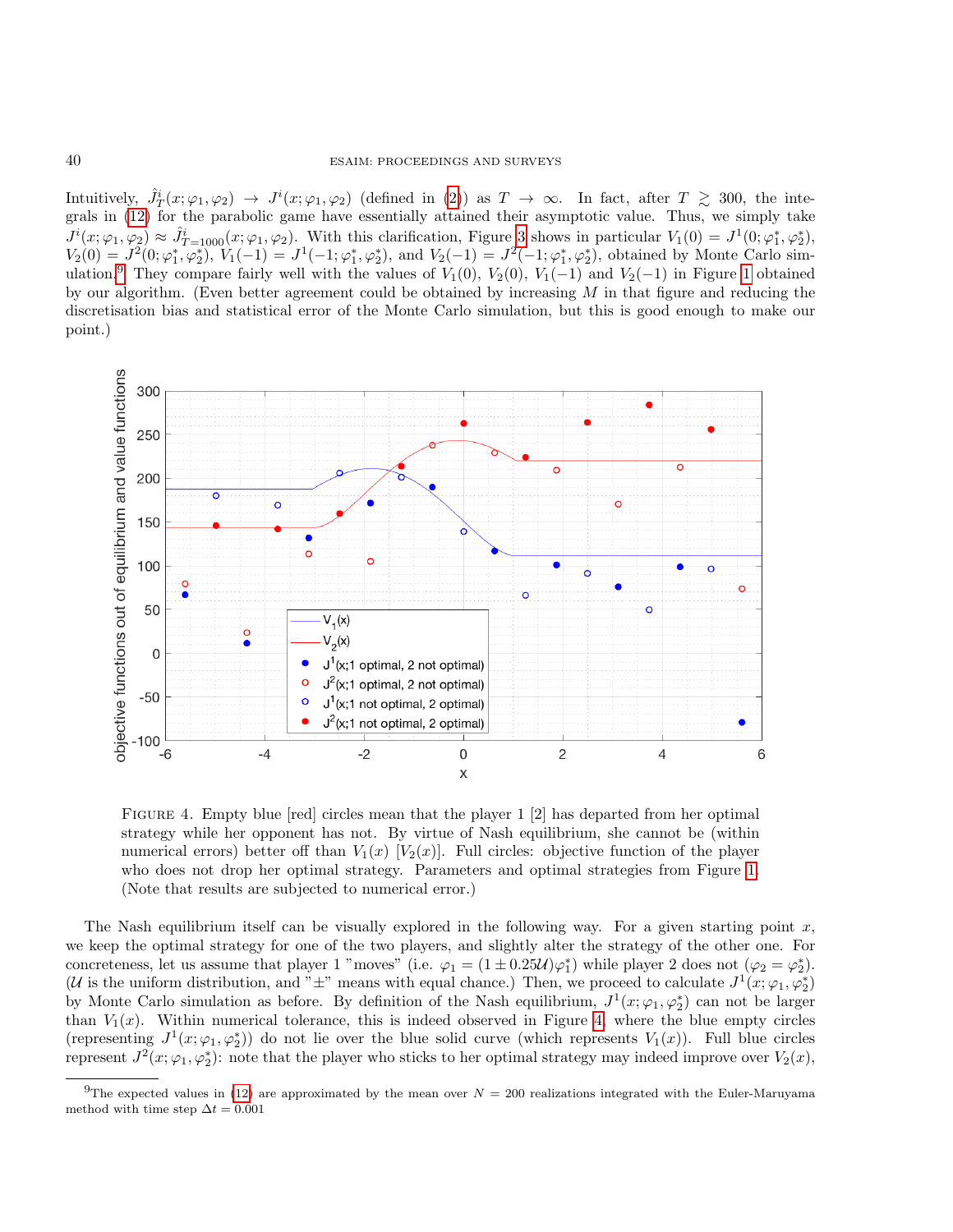should her opponent depart from a Nash equilibrium. (When player 2 is the one who changes, the red circles and red curve in Figure [4](#page-13-1) apply instead.)

We stress, however, that Monte Carlo simulations such as those cannot *prove* that a pair of strategies form a Nash equilibrium. (At most, they could disprove it.) The only way—in the current state of the theory—of fully characterizing a Nash equilibrium calls for solving the system of QVIs—which Algorithm [2](#page-9-0) has now made possible.

## 4.2. Capped benchmark game

In this game, we replace the running payoffs of the benchmark by a version capped at  $K > 0$ :

$$
\bar{f}_i(x) := \min\{(-1)^{i-1}(x - s_i), K\}
$$
\n(13)

We shall always take  $K = 5$ . Once again, the corresponding unilateral games are well-posed and their solutions can be used as initial guess for the capped benchmark game. As in the previous example, the capped game also seems to converge from the zero guess. Some convergence results are compiled in Table [2.](#page-14-0) Note that convergence falters with  $M = 600$  and  $M = 3300$  (independently of  $k_{\text{max}}$ ); we will come back to this later.

| М    | $R^{\alpha}$                | its. |
|------|-----------------------------|------|
| 600  |                             | ∞    |
| 900  | $^{-10}$<br>$6.5 \times 10$ | 100  |
| 1200 | $8.8 \times 10^{-9}$        | 124  |
| 1500 | $7.4 \times 10^{-9}$        | 78   |
| 2700 | $4.1 \times 10^{-9}$        | 96   |
| 3000 | $6.7 \times 10^{-9}$        | 125  |
| 3300 |                             |      |
|      |                             |      |

<span id="page-14-0"></span>TABLE 2. Convergence of  $R^{\infty}$  in the capped benchmark game using the zero guess. The hyphen stands for lack of convergence within  $\varepsilon$ . Same parameters as in Figure [5.](#page-14-1)



<span id="page-14-1"></span>FIGURE 5. Difference (in absolute value, less than  $1\%$ ) between the (numerical, with  $M = 1200$ ) value functions of the capped benchmark game and those (exact) of the benchmark game justifying the former being used as initial guess for the latter. Parameters are:  $\sigma = 0.25, \rho =$  $0.03, c = 100, \tilde{c} = 30, \lambda = 0.5, \tilde{\lambda} = 0.3, s_1 = -\pi/3, s_2 = \pi/3$  and  $K = 5$  (for capped version of game).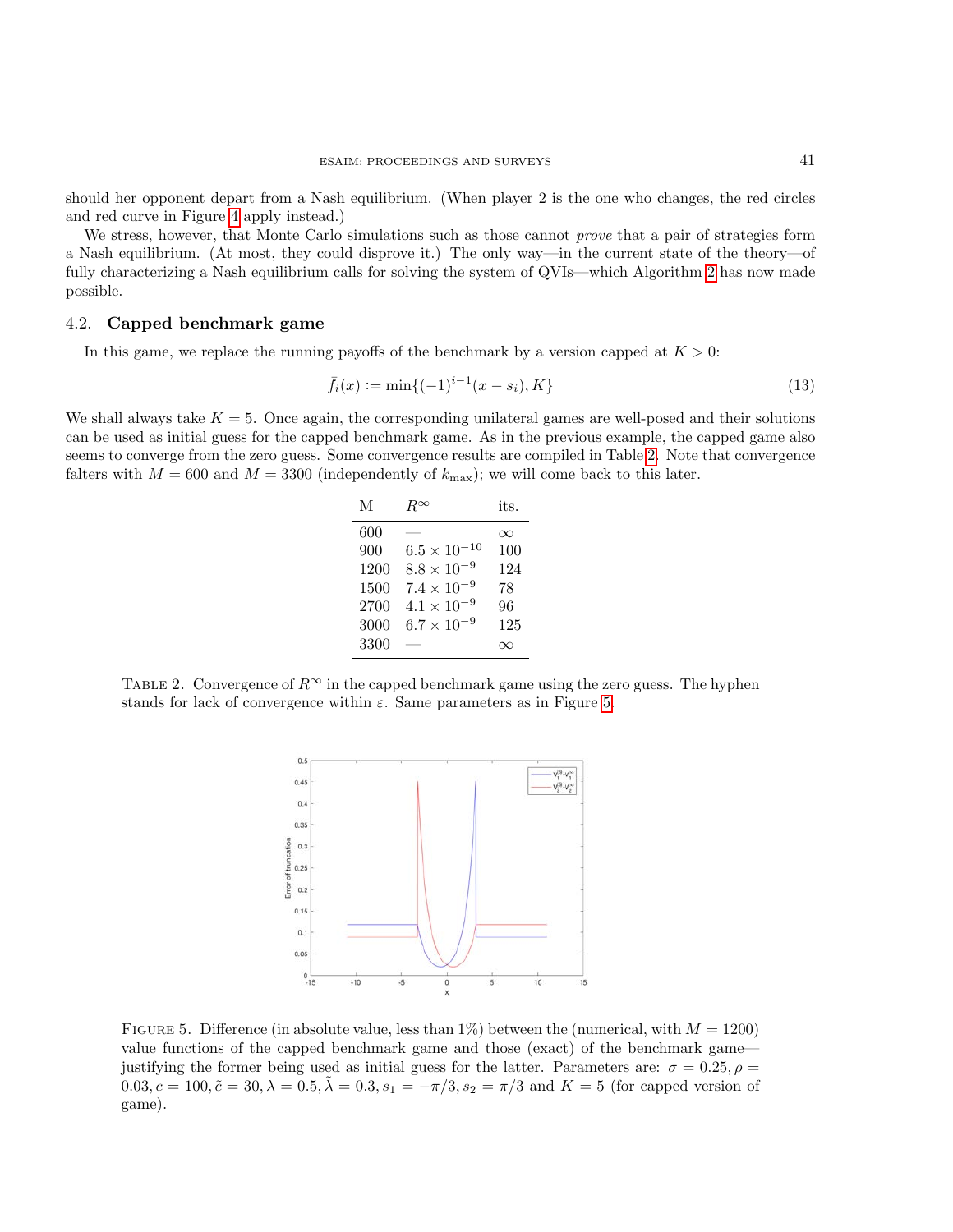The value functions of the capped benchmark game are a good approximation to those of the benchmark game itself (see Figure [5\)](#page-14-1). This seems to make sense: due to the action of the opponent and for  $\sigma \ll K$ , the discarded portion of the payoff is not very relevant in practice.

#### 4.3. Benchmark game with educated initial guess

Finally, we tackle the benchmark game, for which an exact solution is available (see Section [1.3\)](#page-4-0). Contrary to the previous examples, Algorithm [2](#page-9-0) does not seem to enjoy unconditional convergence here. In fact, when the zero guess was used, it failed to converge more often than not (not reported). In order to construct an adequate initial guess, we first solve for the value functions of the capped benchmark game. Using them as the initial guess, convergence was achieved in every experiment.



<span id="page-15-0"></span>Figure 6. Value functions and Nash equilibrium of two instances of benchmark game. Initial guess: solutions of capped benchmark games  $(K = 5)$ . Overlaid, error of the initial guess. Parameters:  $\rho = 0.02, \sigma = 0.15, s_1 = -3, s_2 = 3, c = 100, \tilde{c} = 0, \lambda = \tilde{\lambda} = 15, M = 1000$  (left);  $\rho = 0.03, \sigma = 0.25, s_1 = -2, s_2 = 2, c = 100, \tilde{c} = 30, \lambda = 4, \tilde{\lambda} = 3, M = 1000$  (right).

The result of two experiments are plotted on Figure [6.](#page-15-0) The numerical approximations can hardly be distinguished from the exact solutions with the naked eye. As it was done with the parabolic game, once again we can retrieve an approximate Nash equilibrium from the numerical solution. For the left figure, this is  $\varphi_1^* = \big( (-2.82, +\infty), 1.53 - x \big)$  and  $\varphi_2^* = \big( (-\infty, 2.82), -1.53 - x \big)$ . When compared with the exact equilibrium, the errors on the corresponding abscissae are smaller than 0.15, i.e., smaller than half the grid step.

On Tables [3](#page-16-0) and [4,](#page-16-1) the convergence of the numerical approximation provided by Algorithm [2](#page-9-0) to the true solution is demonstrated. However,  $R^{\infty}$  fails to drop below  $\varepsilon$  for a fine enough discretisation. This reflects a pattern:  $R^{\infty}$  stagnates as M grows. Upon closer inspection, it turns out that the stagnating largest pointwise residual for each player takes place at the junction between the intervention and continuation regions of the opponent, where the exact value function of the former player has a singularity (a kink). As discussed in Section [3,](#page-6-0) Algorithm [2](#page-9-0) is always going to place those kinks at finite difference nodes. The overshooting residuals are thus due to the inability of a numerical solution to reproduce a sharp, nonsmooth feature—where the finite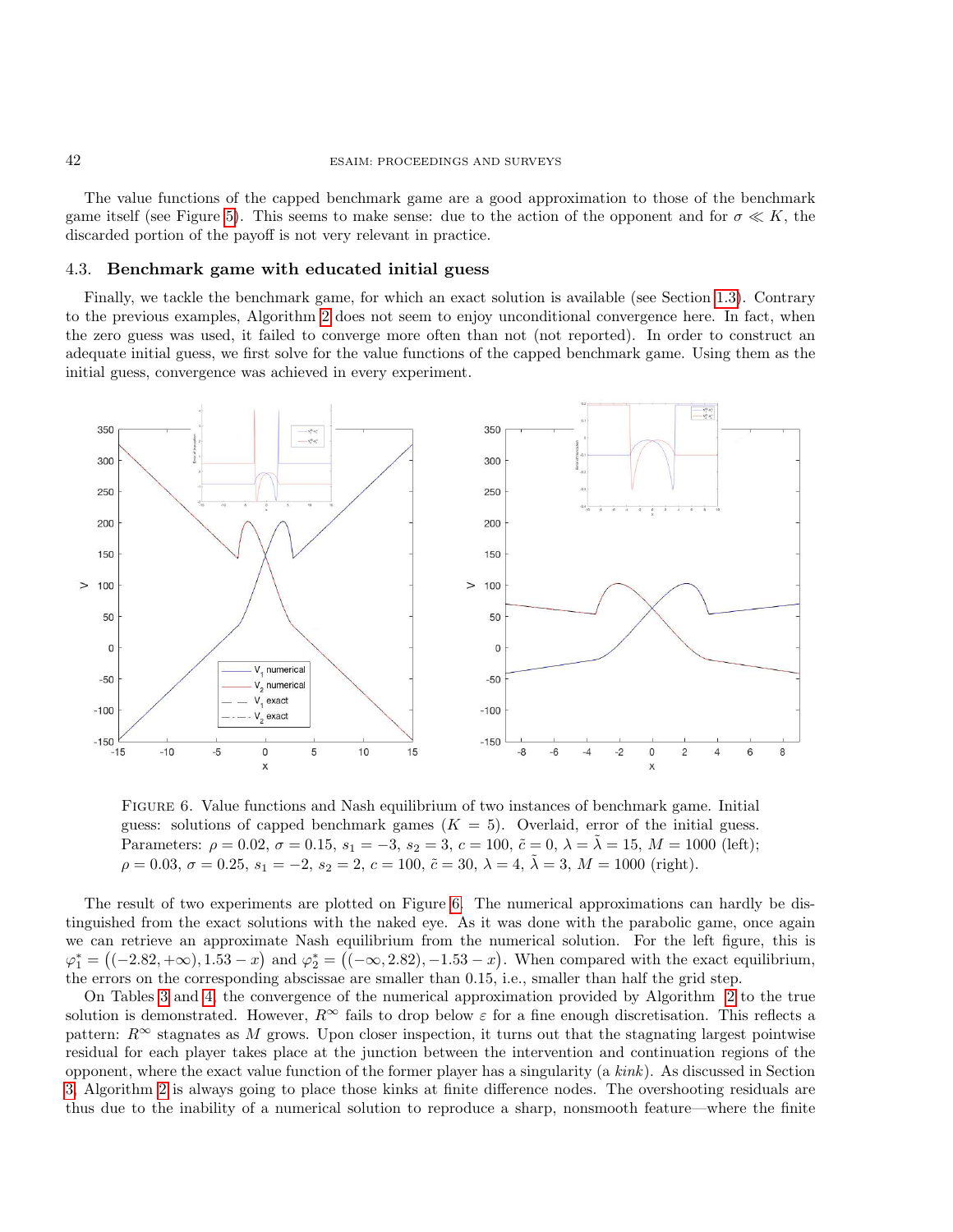difference derivatives grow unbounded as the distance between nodes goes to zero. Figure [7](#page-17-6) illustrates this situation. It can be seen that errors continue to be acceptable (far less than 1% relative error in the worst case). We also highlight the fact that the kinks do not seem to bring about oscillations of the numerical solutions around them—the notorious Gibbs' phenomenon.

| M    | $R^{\infty}$          | error | its.     |
|------|-----------------------|-------|----------|
| 500  | $3.8 \times 10^{-10}$ | 0.687 | 126      |
| 1000 | $1.2\times10^{-9}$    | 0.805 | 154      |
| 1500 | $7.2\times10^{-9}$    | 0.512 | 157      |
| 2000 | $3.5 \times 10^{-9}$  | 0.365 | 172      |
| 2500 |                       |       | $\infty$ |
|      |                       |       |          |

<span id="page-16-0"></span>Table 3. Convergence of Algorithm [2](#page-9-0) for benchmark game. Same parameters as in Figure [6](#page-15-0) (left).

| M    | $R^{\infty}$          | error | its.     |
|------|-----------------------|-------|----------|
| 600  |                       |       | $\infty$ |
| 800  | $9.5 \times 10^{-10}$ | 0.023 | 183      |
| 1000 | $3.7 \times 10^{-9}$  | 0.330 | 177      |
| 1400 | $8.7\times10^{-9}$    | 0.196 | 159      |
| 1800 | $6.8\times10^{-9}$    | 0.121 | 226      |
| 2200 | $5.6 \times 10^{-9}$  | 0.073 | 224      |
| 2600 |                       |       | ⋎        |

<span id="page-16-1"></span>Table 4. Convergence of Algorithm [2](#page-9-0) for benchmark game (same parameters as in Figure [6](#page-15-0) (right).

# 5. Conclusions

We have designed and tested a novel policy iteration algorithm—the first one as far as we know—to numerically solve nonzero-sum stochastic impulse games (NZSSIGs). The approach consists in solving a system of quasi-variational inequalities which characterizes the value functions and Nash equilibrium, exploiting a recent theoretical breakthrough in [\[1\]](#page-17-2).

Our algorithm computes iteratively the approximate solution by partitioning, for each of the players, the discretised spatial domain into an approximate continuation region and an approximate intervention region. They are defined through a relaxation parameter that evolves along the iterations. In the continuation region, we solve one quasi-variational inequality by means of (a generalization of) Howard's algorithm, whereas in the complement, a gain is computed. A strategy for producing an educated initial guess to start the iterations which relies on solving two associated, standard impulse control problems—has been presented along with the new Algorithm as well.

We have not carried out a convergence analysis. Instead, we have gathered plenty of numerical evidence showing that the Algorithm can be applied confidently. In particular, we have performed convergence tests on the only available—at the time of writing—example of an analytically solvable NZSSIG. In other test NZSSIGs for which we do not have an analytic solution, we have explored consistency and numerical results on the value functions and Nash equilibrium, also with satisfactory results.

Value functions of NZSSIGs can develop sharp kinks at the confluence between the continuation and the intervention regions of the opponent. Capturing such features into numerical approximations is a pervasive challenge of numerical analysis. Numerical tests show that the presence of such kinks may eventually put a cap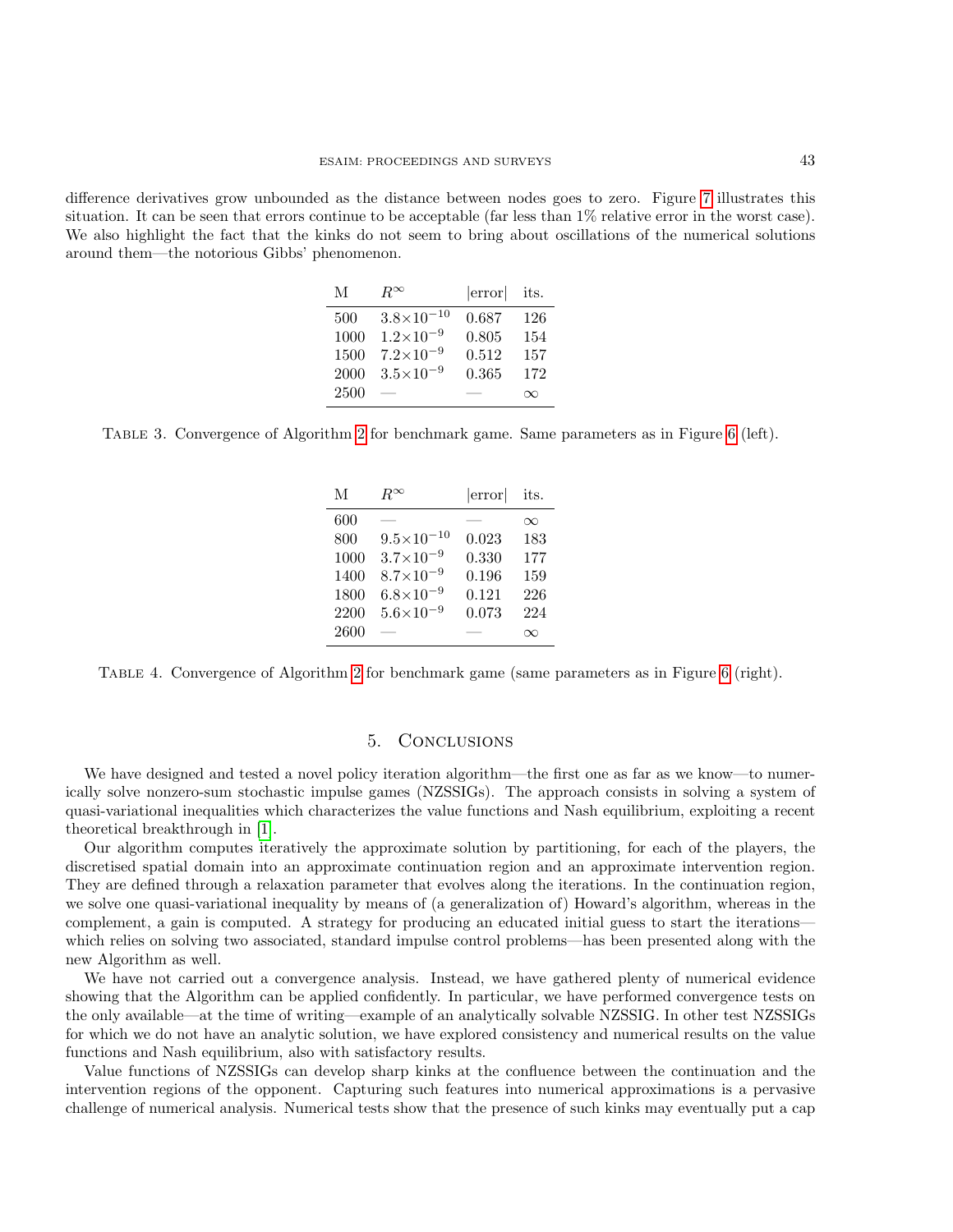

<span id="page-17-6"></span>FIGURE 7. Stagnation of accuracy: the pair with  $M = 1983$  is fully converged (within numerical tolerance); the pair with  $M = 1984$  (overlaid) is not. The insets zoom in on both pairs of functions. Parameters:  $\rho = 0.02$ ,  $\sigma = 0.15$ ,  $s_1 = -1$ ,  $s_2 = 1$ ,  $c = 100$ ,  $\tilde{c} = 30$ ,  $\lambda = 4$ ,  $\tilde{\lambda} = 3$ .

to the accuracy attained by our algorithm. On the other hand, its stability is not affected by them. Moreover, in every case the largest pointwise error was perfectly acceptable for the purposes of most applications.

In sum, the new Algorithm offers a means of gaining quantitative insight into applications modelled by NZSSIGs. Natural continuations of the present work include the convergence analysis of the Algorithm, and enriching the discretisation method so as to better capture singularities in the solutions.

# **ACKNOWLEDGMENTS**

JPZ was supported by CNPq, FAPERJ, and the Brazilian-French network in Mathematics. FB gratefully acknowledges support from the Finance for Energy Market Research Centre (FiME).

# **REFERENCES**

- <span id="page-17-2"></span>[1] R. Aïd, M. Basei, G. Callegaro, L. Campi, T. Vargiolu, Nonzero-sum stochastic differential games with impulse controls: a verification theorem with applications, arxiv.org/abs/1605.00039 (2017).
- <span id="page-17-3"></span>[2] M. Basei, Topics in stochastic control and differential game theory, with application to mathematical finance. Ph.D. Thesis in Mathematics, University of Padova (2016).
- <span id="page-17-0"></span>[3] R. Bellman, Functional equations in the theory of dynamic programming-XVI: An equation involving iterates. Journal of Mathematical Analysis and Applications 30(3), 592-595 (1970).
- <span id="page-17-5"></span>[4] R. Bellman, Dynamic Programming. With a new introduction by Stuart Dreyfus. Reprint of the 1957 edition. Princeton Landmarks in Mathematics, Princeton University Press, Princeton (2010).
- <span id="page-17-1"></span>[5] O. Bokanowski, S. Maroso and H. Zidani, Some convergence results for Howard's algorithm, SIAM J. Numer. Anal., 47(4), 3001-3026 (2009).
- <span id="page-17-4"></span>[6] A. Cosso, Stochastic Differential Games Involving Impulse Controls and Double-Obstacle Quasi-Variational Inequalities. SIAM Journal on Control and Optimization 51(3), 2102-2131 (2013).